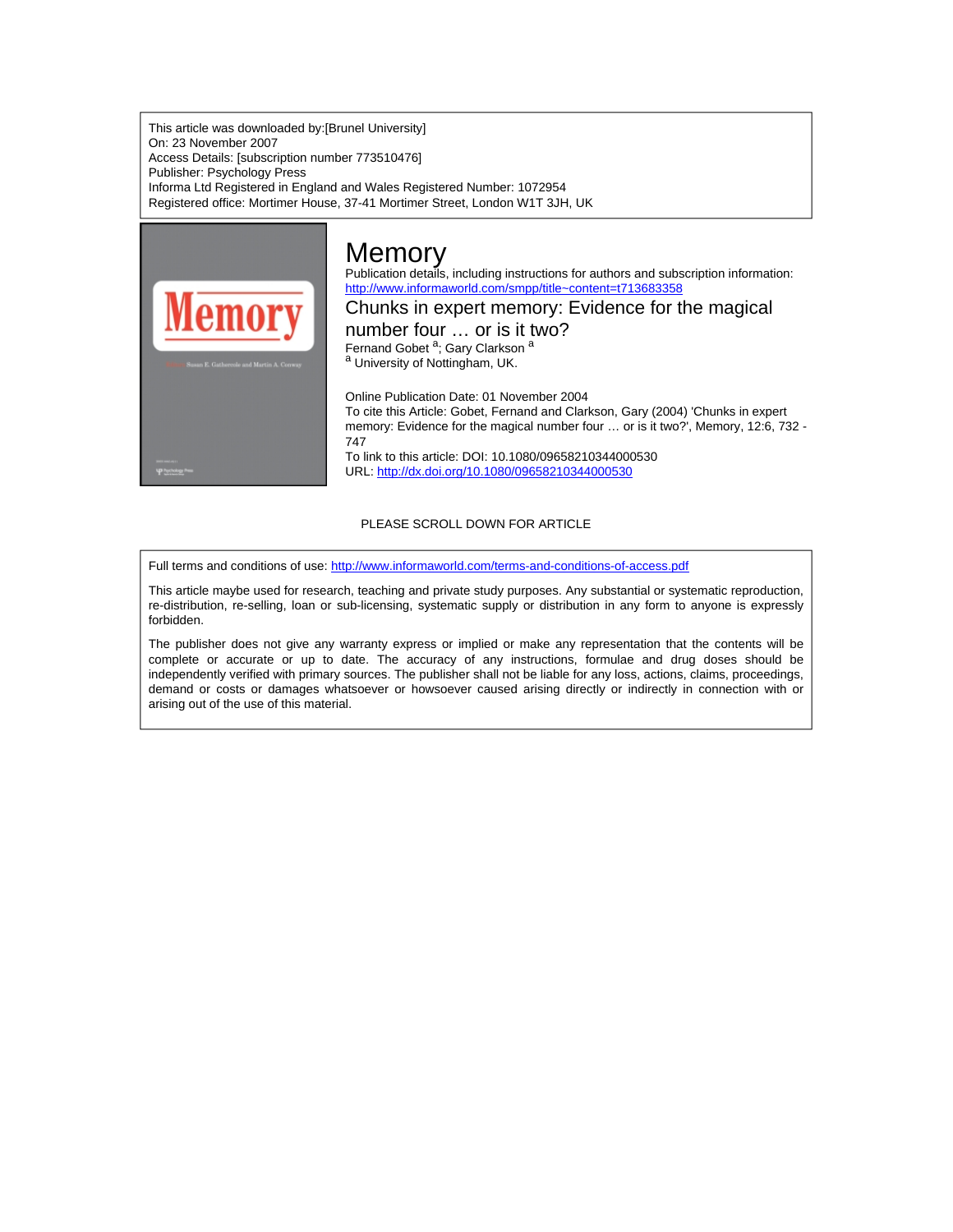# **Chunks in expert memory:** Evidence for the magical number four ... or is it two?

#### **Fernand Gobet and Gary Clarkson**

University of Nottingham, UK

This study aims to test the divergent predictions of the chunking theory (Chase & Simon, 1973) and template theory (Gobet  $\&$  Simon, 1996a, 2000) with respect to the number of chunks held in visual shortterm memory and the size of chunks used by experts. We presented game and random chessboards in both a copy and a recall task. In a within-subject design, the stimuli were displayed using two presentation media: (a) physical board and pieces, as in Chase and Simon's (1973) study; and (b) a computer display, as in Gobet and Simon's (1998) study. Results show that, in most cases, no more than three chunks were replaced in the recall task, as predicted by template theory. In addition, with game positions in the computer condition, chess Masters replaced very large chunks (up to 15 pieces), again in line with template theory. Overall, the results suggest that the original chunking theory overestimated short-term memory capacity and underestimated the size of chunks used, in particular with Masters. They also suggest that Cowan's (2001) proposal that STM holds four chunks may be an overestimate.

When De Groot (1946/1965) investigated chess players' mental processes in a problem-solving task, he found no large skill differences in the depth of their search, the number of moves considered, or the search heuristics employed. But when he examined memory for briefly presented positions taken from Master games, he found that Masters demonstrated a vast superiority over weaker players. De Groot concluded that the key to expertise is not in any superior general processing abilities, but in domain-specific knowledge. Further research has confirmed that experts are highly selective in their search behaviour and that they can handle a much greater volume of domain-specific information than novices; this ability is observed in the presence of a normal cognitive capacity and in a number of domains, including games, mnemonics, music, sciences, and sports (Ericsson, Chase, & Faloon, 1980; Ericsson & Lehman, 1996; Gobet, 1998; Saariluoma, 1995; Thompson, Cowan, Frieman, Mahadevan & Vogl, 1991; Vicente & Wang, 1998; Wilding & Valentine, 1997).

For a long time, the main explanation for this skill effect has been Chase and Simon's (1973) chunking theory, which centres around the concept of a chunk-long-term memory (LTM) information that has been grouped in a meaningful way and that is remembered as a single perceptual unit. According to this theory, experts have acquired a large number of such chunks, which reflect the statistical structure of their environment (Simon & Gilmartin, 1973). These chunks can be used to encode information rapidly and act as the condition parts of productions, explaining phenomena such as the almost instantaneous identification of a good move in a chess position. Recently, however, there has been intense theoretical debate about how best to explain experts' performance, with four contend-

Correspondence should be addressed to Fernand Gobet, Department of Human Sciences, Brunel University, Uxbridge, Middlesex, UB8 3PH, UK. Email: fernand.gobet@brunel.ac.uk

The authors thank Brian Hayward for his help in locating participants for the experiment, as well as Guillermo Campitelli, Peter Cheng, Peter Lane, Iain Oliver, David Peebles, Judith Reitman-Olson, Gareth Williams, and two anonymous referees for useful comments.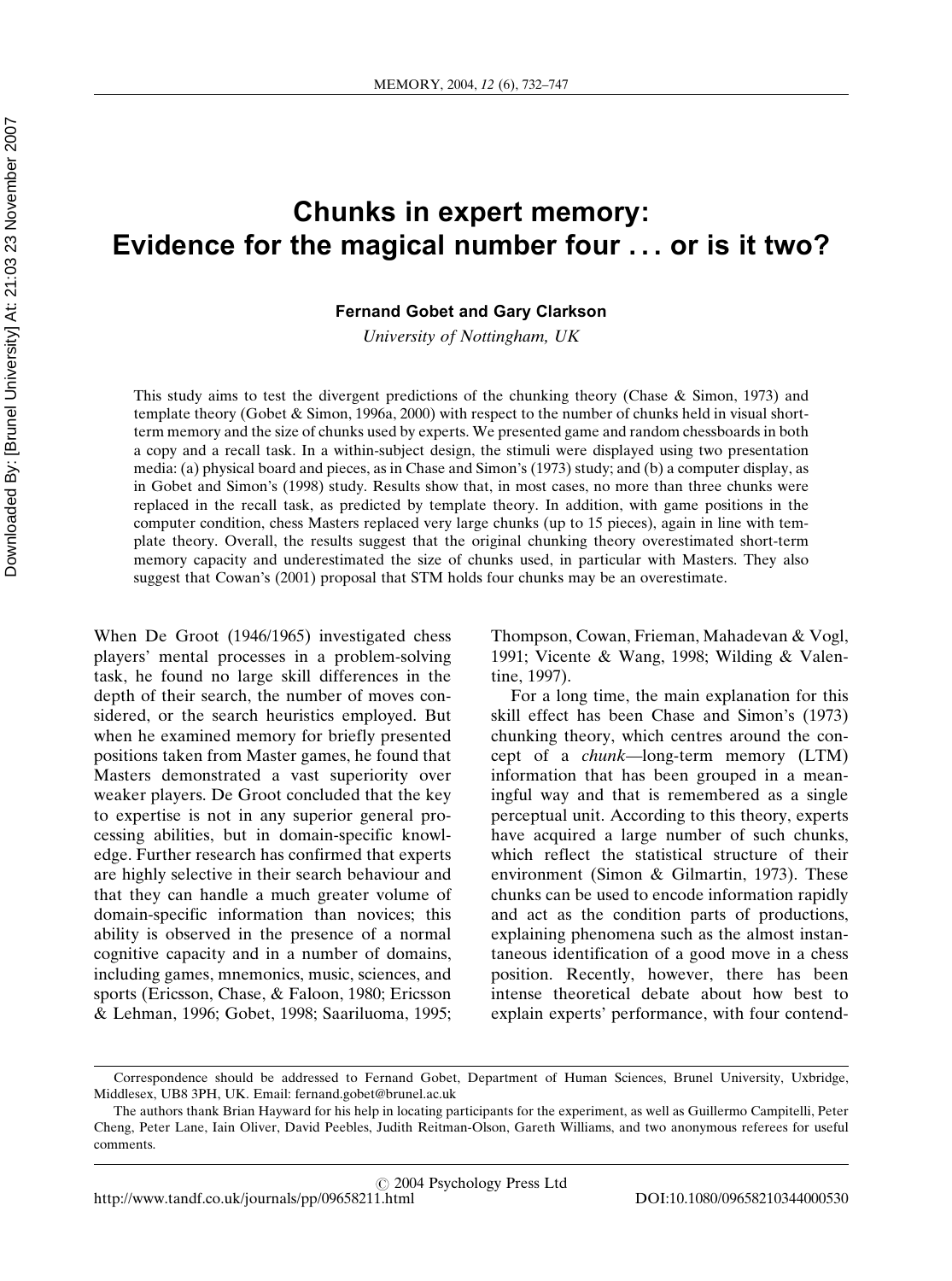ing theories involved. While Chase and Simon's chunking theory is still considered by some as one of the best contenders (e.g., Gobet, 1998), others have criticised its account of the empirical data (e.g., Charness, 1976; Ericsson & Kintsch, 1995; Frey & Adesman, 1976; Holding, 1985; Saariluoma, 1995; Vicente & Wang, 1998). To address such criticisms, Gobet and Simon (1996a) have expanded the chunking theory by adding mechanisms to automatically acquire high-level schemas, known as templates. A different account is put forward by Ericsson and Kintsch (1995), who, in their theoretical framework of long-term working memory (LTWM), propose that experts acquire encoding and retrieval mechanisms to adapt to the demands that their environment makes upon working memory. Finally, Vicente and Wang (1998), in their constraint attunement theory, propose that experts become attuned to goal-relevant constraints in the material of their domain of expertise and that these constraints are critical in recall experiments; they also propose that it is necessary to analyse these goal-relevant constraints within the structure of the environment before proposing process theories of experts' behaviour. The various positions are discussed at length in Ericsson, Patel, and Kintsch  $(2000)$ , Simon and Gobet  $(2000)$ , and Vicente  $(2000).$ 

In a different line of research, psychologists have used the concept of a chunk to estimate the capacity of short-term memory (STM). In a highly influential paper, Miller (1956) proposed that people can remember about seven chunks; later estimates suggested a more limited capacity, such as three chunks (Broadbent, 1975) and four chunks (Coltheart, 1972; Cowan, 2001). As discussed at great length by Cowan (2001), the conof an STM capacity limit has been cept controversial, and some authors have proposed disposing with this idea altogether (e.g., Ericsson & Kirk, 2001; Meyer & Kieras, 1997). However, it is also a powerful hypothesis, unifying data across a variety of domains; indeed, Cowan (2001) was able to amass a remarkable amount of evidence pointing to an STM capacity of around four chunks.

The concept of a chunk has thus proved important for understanding both expert behaviour and STM capacity. The goal of this paper is to bring together these two research traditions, and to evaluate the evidence, both old and new, that supports limits of visual STM capacity in experts and novices. As will be expanded upon below, both chunking and template theories make clear predictions about STM capacity and chunk size; an added advantage is that these theories have been implemented as computer programs, offering a clear-cut definition of the concept of a "chunk", which has not often been the case in the literature (Cowan, 2001; Lane, Gobet, & Cheng, 2001). The other two main theories of expert memory are less explicit about chunk size and number.<sup>1</sup> First, Ericsson and Kintsch's (1995) LTWM theory, although it postulates the presence of patterns and schemas, which presumably include chunks as defined by Chase and Simon, does not give enough detail about these concepts to make quantitative predictions. In general, however, LTWM assumptions seem at variance with a fixed STM capacity (Ericsson & Kintsch, 1995; Ericsson & Kirk, 2001), and evidence of such a capacity limit, in particular with experts who are supposed to flexibly store information in LTWM, should count as negative evidence for this theory. Second, the concept of a chunk is beyond the scope of Vicente and Wang's (1998) theory, which, being a product theory, does not include assumptions about internal mechanisms or structures.

While we will oppose the different predictions of chunking and template theories, our main interest is in refining our knowledge of the exact nature of chunks, and in particular their quantitative attributes. An important task of any mature science, but all too often neglected in psychology (Grant, 1962; Meehl, 1967; Simon, 1974), is to carry out experiments narrowing down the quantitative estimates of the parameters of its theories. In this article, we will attempt to refine the theoretical value of the number of chunks in visual STM, and also to gather further information about the size of chunks in chess Masters. Given that only two theories of expertise (chunking theory and template theory) make quantitative predictions about these parameters, this paper will concentrate on them. Finally, the paper will also test Cowan's claim of an STM capacity of four items.

We first review in some detail Chase and Simon's (1973) main experiments and describe the chunking theory, which was developed to account for their results. After briefly reviewing some of

<sup>&</sup>lt;sup>1</sup>As far as we know, other theories of expertise, such as Holding's (1985) or Saariluoma's (1995), do not make specific predictions about these two variables either.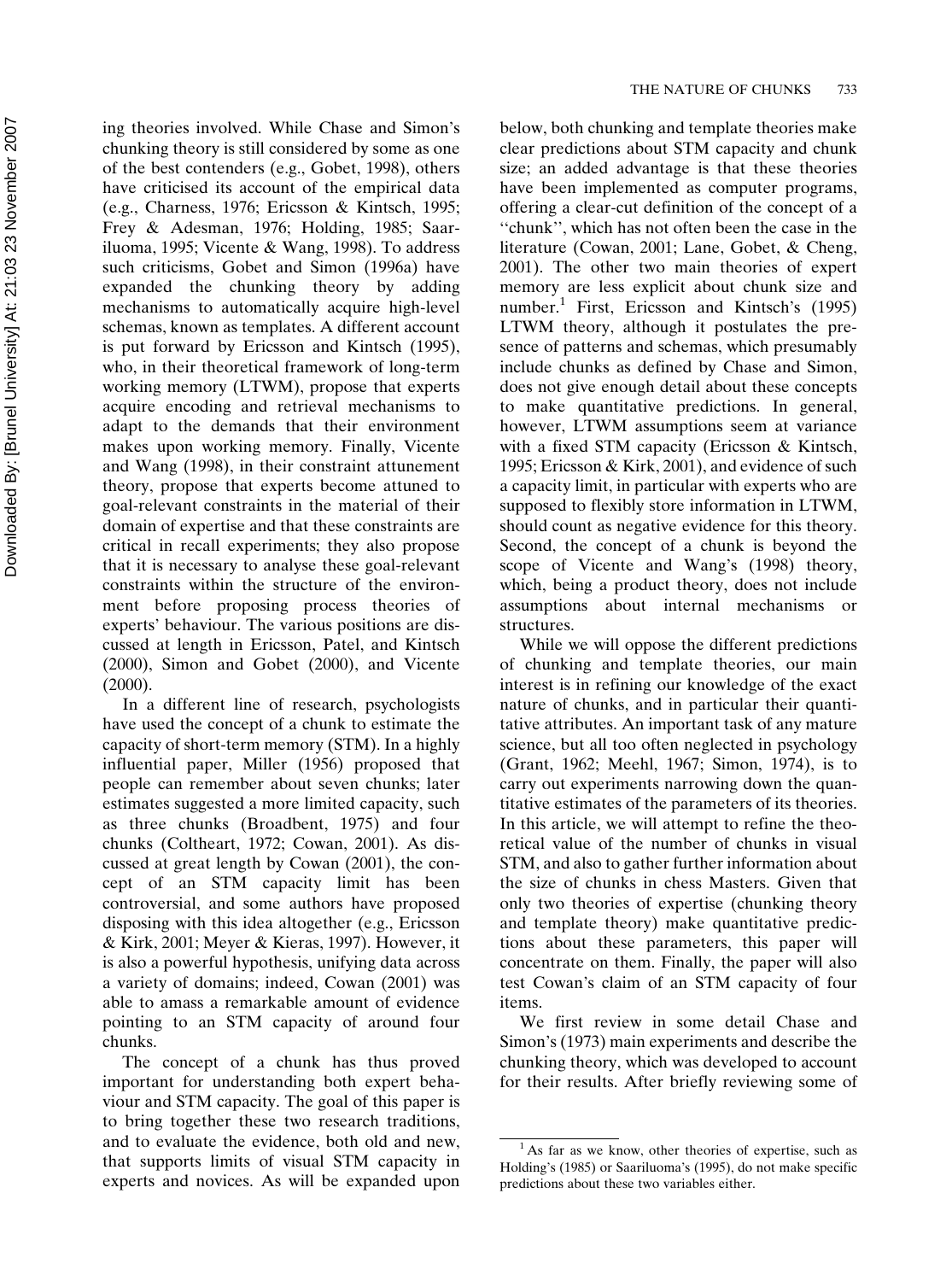the empirical support for the concept of a chunk, we consider some data that do not fit the predictions of the chunking theory. We then discuss the template theory (Gobet & Simon, 1996a, 2000), which was developed to remedy these weaknesses while keeping the strengths of the original chunking theory. This brings us to a discussion of the size and number of chunks in chess memory experiments, and prepares the path for the experimental part of the paper, where the diverging predictions of the chunking and template theory will be tested.

# **CHASE AND SIMON'S (1973) EXPERIMENTS AND THEORY**

Building on De Groot's (1965) work, Chase and Simon (1973) studied the perceptual and memory structures employed by chess players of varying strength, and used two experimental paradigms. The recall task used the same method as De Groot (1965). Participants were allowed to inspect a position for 5 seconds before it was removed from view and subsequently attempted to reconstruct as much of the position as they could recall. In the *copy task*, participants reconstructed a stimulus board position onto an empty board, while the stimulus board remained in view. The stimulus and the reconstruction boards could not be fixated simultaneously, so glances between the boards could be used to detect the chunks (collections of pieces) held in memory. Based on the similarity of the latency distributions in the recall and copy tasks, and the assumption that glances could be used to define chunks in the copy task, Chase and Simon hypothesised that pieces placed with less than 2 secinterval belong to the same chunk; onds' conversely, pieces placed with an interval of more than 2 seconds belong to different chunks.

In the recall task, stronger players demonstrated greater recall, confirming De Groot's (1965) finding. Analysing the latencies and the number of semantic relations (colour, defence, attack, proximity, and kind) between successive piece placements in the recall and copy tasks. Chase and Simon drew some inferences about the memory structures used to mediate experts' superior performance. They found that, on average, the number of chess relations between successive pieces belonging to a chunk is much greater than the number of relations between successive pieces not belonging to a chunk.

Referring to Miller (1956), Chase and Simon (1973) proposed that experts are limited by the same STM limits as non-experts (about seven items), but that they use chunks to encode the positions into a small number of units. The crucial feature of chunks is that they are a single storage unit, retrievable from LTM in one act of recognition. Chunks are acquired over years of practice and study within a domain, at a relatively slow rate (about 8s to create a new chunk, and 2s to add information to an extant chunk). Once learnt, chunks allow chess experts to rapidly recognise known (parts of) positions, and to access information about potential moves. Chunks are indexed by a discrimination network, where critical features of perceptual stimuli are tested. Such an organisation allows perceptual stimuli to be rapidly categorised, thus enabling experts to extract the salient elements of a position quickly. It also allows stronger players to perceive the positions as collections of familiar configurations of pieces rather than a collection of individual pieces, as novices do. Hence, experts can memorise an entire position in spite of the limits of STM.

# **EVIDENCE SUPPORTING THE CONCEPT OF A CHUNK**

Chase and Simon's (1973) experimental technique is not the only paradigm providing evidence supporting the existence of chunks in chess (pointers to the extensive empirical support for chunking in other domains are given in Gobet et al., 2001). Several techniques, reviewed in Gobet and Simon (1998), have brought converging evidence for the psychological reality of chunks, as defined either by latency in placement or by number of relations between pieces. These techniques include sorting tasks (Gruber & Ziegler, 1990), guessing tasks (De Groot & Gobet, 1996; Gruber, 1991), recall tasks (Frey & Adesman, 1976), and hierarchical cluster analysis of piece placements (Gold & Opwis, 1992). Several of these studies also support De Groot's (1965) suggestion of the involvement of higher-level knowledge in chess; skilled players explicitly refer more to high-level, abstract knowledge and less to the types of chunks proposed by Chase and Simon (1973).

Of particular interest for the present study is the use of the *partitioning technique*, first used by Reitman (1976) with Go positions, in which participants are required to separate positions into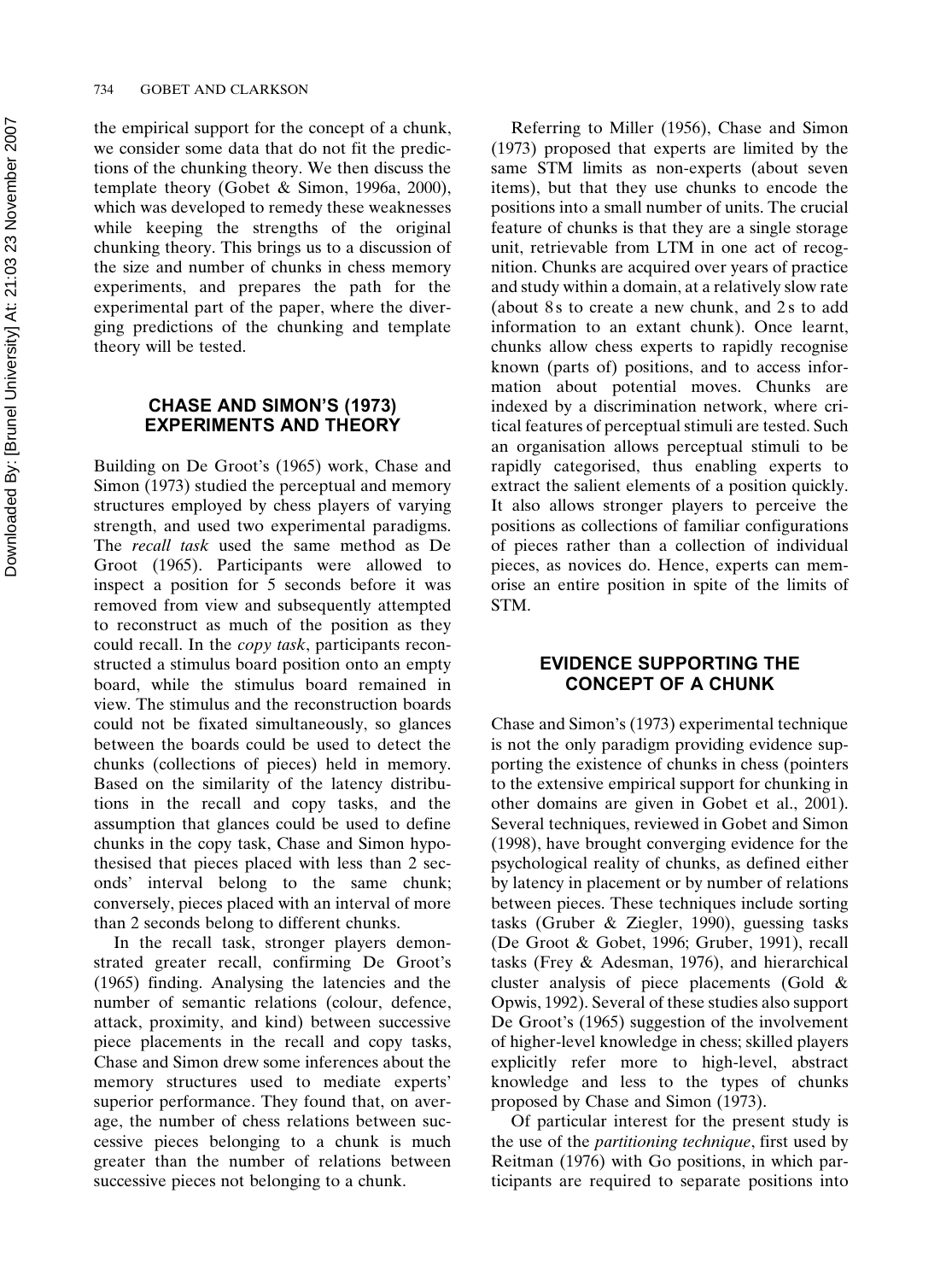clusters by circling groups of pieces that they feel belong together. In a study of knowledge structures and age variations in chess, Chi (1978) presented participants with a recall task similar to Chase and Simon's (1973), but also incorporated a partitioning task in the experiment. Comparing the latencies found in the recall task with the clusters identified in the partitioning task, Chi found that the average amount of time participants took to place pieces that cross cluster boundaries was longer (about 3s) than that for pieces belonging to the same cluster (about 1.5 s). Chi also observed that some clusters overlapped. Freyhoff, Gruber, and Ziegler (1992) conducted a study in which participants divided chess positions into (non-intersecting) groupings that made sense to them; subsequently they were asked to combine groups into larger ones and also divide them into smaller ones. This procedure allowed positions to be represented as a hierarchy of clusters. Freyhoff et al. (1992) found that Masters gave larger groupings of pieces at all three levels of partitioning and that the average number of pieces in the clusters increased as the position became more typical.

# **TEMPLATE THEORY**

In spite of the empirical support for the hypothesis of chunking, which we have just reviewed, a number of empirical findings have challenged Chase and Simon's (1973) chunking model. The most damaging evidence is perhaps the small effect of interfering stimuli between presentation and recall of chess positions (Charness, 1976; Cooke, Atlas, Lane, & Berger, 1993; Frey & Adesman, 1976; Gobet & Simon, 1996a). The lack of interference effects, which suggests rapid storage in LTM, is problematic because the chunking theory proposes that, in the recall task, learning is relatively slow and information is only encoded into STM. Another important finding undermining the theory is that a variety of empirical techniques, as we have just seen, suggest that Masters perceive chess positions at a higher level than proposed by Chase and Simon; in short, the data suggest that Masters' chunks should be larger than Chase and Simon predicted.

The template theory (Gobet & Simon, 1996a) was proposed as a refinement of the chunking theory. It retains the idea that chunks, which are recursively made of (sub)chunks, are indexed by a hierarchical discrimination network, but suggests that frequently encountered chunks develop into higher-level structures (templates) with slots allowing rapid LTM encoding. (Note that this rapid LTM encoding happens only for filling in slots; otherwise, learning takes the same time as proposed by the chunking theory). Slots are created when there is variable information for parts of positions belonging to the same class; this information may include chunks.<sup>2</sup> Thus, the idea of a hierarchical organisation (e.g., Cooke et al., 1993; De Groot, 1965; Gobet, 1993, Saariluoma, 1995) is captured both by the basic structure of the discrimination network and the possibility of encoding chunks into templates. Templates also hold pointers to potentially good moves and other templates. Finally, based on work by Zhang and Simon (1985), visual STM is limited to three items.

Aspects of the template theory have been implemented in a computer program, CHREST (Chunk Hierarchy and REtrieval STructures), which accounts for a number of data, such as the overlap between chunks, the pattern of eye movements during the first seconds of the presentation of a position, and the role of presentation time on recall performance (De Groot  $\&$ Gobet, 1996; Gobet & Simon, 2000). In the context of this article, it is important to note that CHREST, as did MAPP, a partial computer implementation of the chunking theory (Simon  $\&$ Gilmartin, 1973), closely simulates the semantic relations shared by two pieces belonging to the same chunk (Gobet,  $2001$ ).<sup>3</sup> As shown by the simulations in Gobet and Simon (2000), a key prediction of CHREST is that the size of the largest chunk in the recall of a position should be substantially bigger than proposed by Chase and Simon  $(1973)$ ; this is due both to the recursive fashion with which chunks are acquired and to the fact that templates contain slots that can be filled rapidly.

 $2$  The information in the core and in the slots of a template forms a whole; even though some slots may contain chunks, just as chunks may contain (sub)chunks, their placement is considered as belonging to that of the template itself. Thus, in simulations with CHREST, the placement of a template is counted as the placement of a single (large) chunk.

<sup>&</sup>lt;sup>3</sup>The relations observed in chunks differ in interesting and systematic ways from the *a priori* relations observed in game positions—the structure of the environment (see Chase & Simon, 1973, Gobet & Simon, 1998, and Gobet, 2001, for a detailed discussion). These differences, and the fact that experts use larger chunks than novices, strongly suggest that chunks are memory structures, and not only a measure of the elements of chess.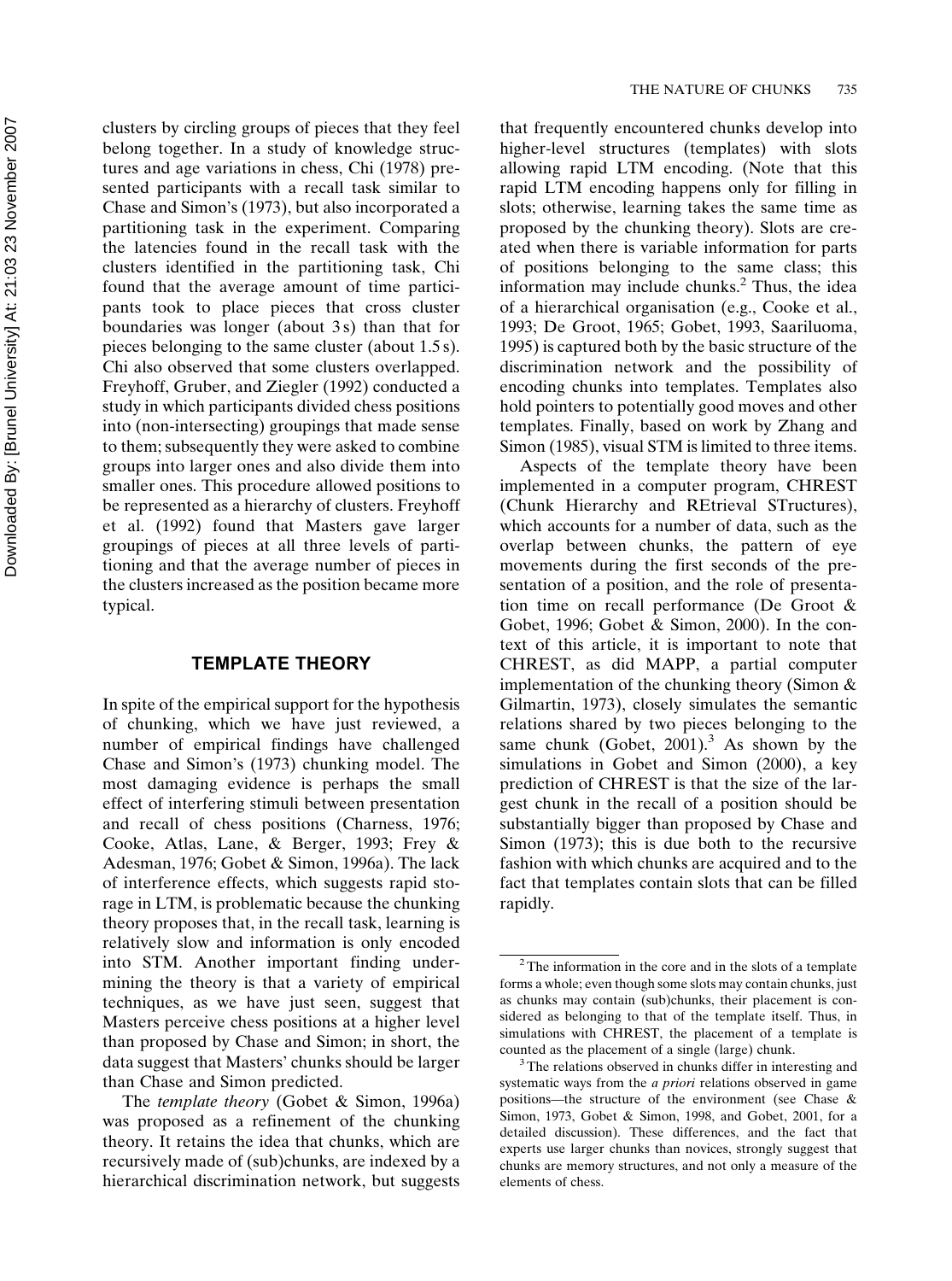#### **SIZE AND NUMBER OF CHUNKS**

A number of reasons limit the generalisability of Chase and Simon's (1973) study. First, Chase and Simon only used three players in their experiment and their Master was out of practice and in his forties, two factors that may have affected the results. Second, as mentioned above, subsequent experimental data have suggested that stronger players have a higher-level perceptual and memory organisation than Chase and Simon proposed. Third, the number and size of chunks may have been an artefact of the limited capacity of the hand for holding chess pieces.

To address these questions, Gobet and Simon (1998) replicated Chase and Simon's (1973) study using a computer display instead of physical chessboards, and with a large sample including Masters, Experts, and Class A players. They found an important difference in comparison to Chase and Simon's (1973) results: Their Masters replaced larger and fewer chunks than in the original study, which matches the predictions of the template theory. This led Gobet and Simon to suggest that Chase and Simon's study underestimated Masters' chunk sizes and overestimated their number, and that the size of the hand was a limiting factor of chunk sizes in the earlier study. making it hard to pick up more than 4–5 pieces.<sup>4</sup> However, Gobet and Simon's (1998) results do not irrefutably establish a larger chunk size, as their subjects were given only the computer task. To fully disentangle the issue, it is necessary to report data from the same set of subjects using both Chase and Simon's (1973) and Gobet and Simon's (1998) procedures. Given the importance that the concept of a chunk has played in research into cognition in general and into expertise in particular, it is crucial to establish the nature of the differences found in the two studies.

# **OVERVIEW OF THE EXPERIMENT**

As previously described, Chase and Simon's (1973) and Gobet and Simon's (1998) studies employed two different media for the presentation of the same task: physical board and pieces, and computer presentation, respectively.

The current study combines these two media within the same group of participants in an attempt to establish which of the conflicting results are due to the different methods used, and which are due to random variations in sampling. A partitioning task, similar to that used by Reitman (1976) and Chi (1978), is also incorporated into the design, with the aim of producing converging evidence for chunks as defined by the latencies between placements. Using the three different experimental techniques conjointly will remove any between-subjects variance that may have affected results of recall percentage, chunk size, and number of chunks held in STM.

While the chunking and template theories obviously share a number of characteristics, as the latter derives from the former, they also differ on several counts, in particular with respect to STM capacity and chunk size. The chunking theory predicts a visual STM capacity of around seven chunks while, according to the template theory, this number should be three (close to the four proposed by Cowan, 2001). With both presentation media, chunking theory predicts that Masters' chunks should not exceed four or five pieces. The template theory makes different predictions as a function of the presentation medium: the chunk sizes obtained by the physical-board method should be smaller than those obtained using the computer-presentation method; in the first case, they should be limited by hand capacity, and include at most four or five pieces. In the second case, they should be relatively large, and sometimes include more than fifteen pieces (Gobet & Simon, 1996a, 2000). Finally, based on previous experiments (Chi, 1978; Gruber & Ziegler, 1992), the partitioning task is expected to show similar clusters of pieces to the computer and physical-board methods.

#### **METHOD**

The copy and recall tasks were given to all participants using both the original medium (physical chess pieces and board) and the computer-display medium. The order in which the copy and recall tasks were presented was counterbalanced for skill level, medium of presentation, and position type (random or game positions). All participants completed the partitioning task as the final component of the experiment.

<sup>&</sup>lt;sup>4</sup>The objection that the computer display artefactually leads to an overestimation of chunk size is addressed in detail, and refuted, in Gobet and Simon (1998).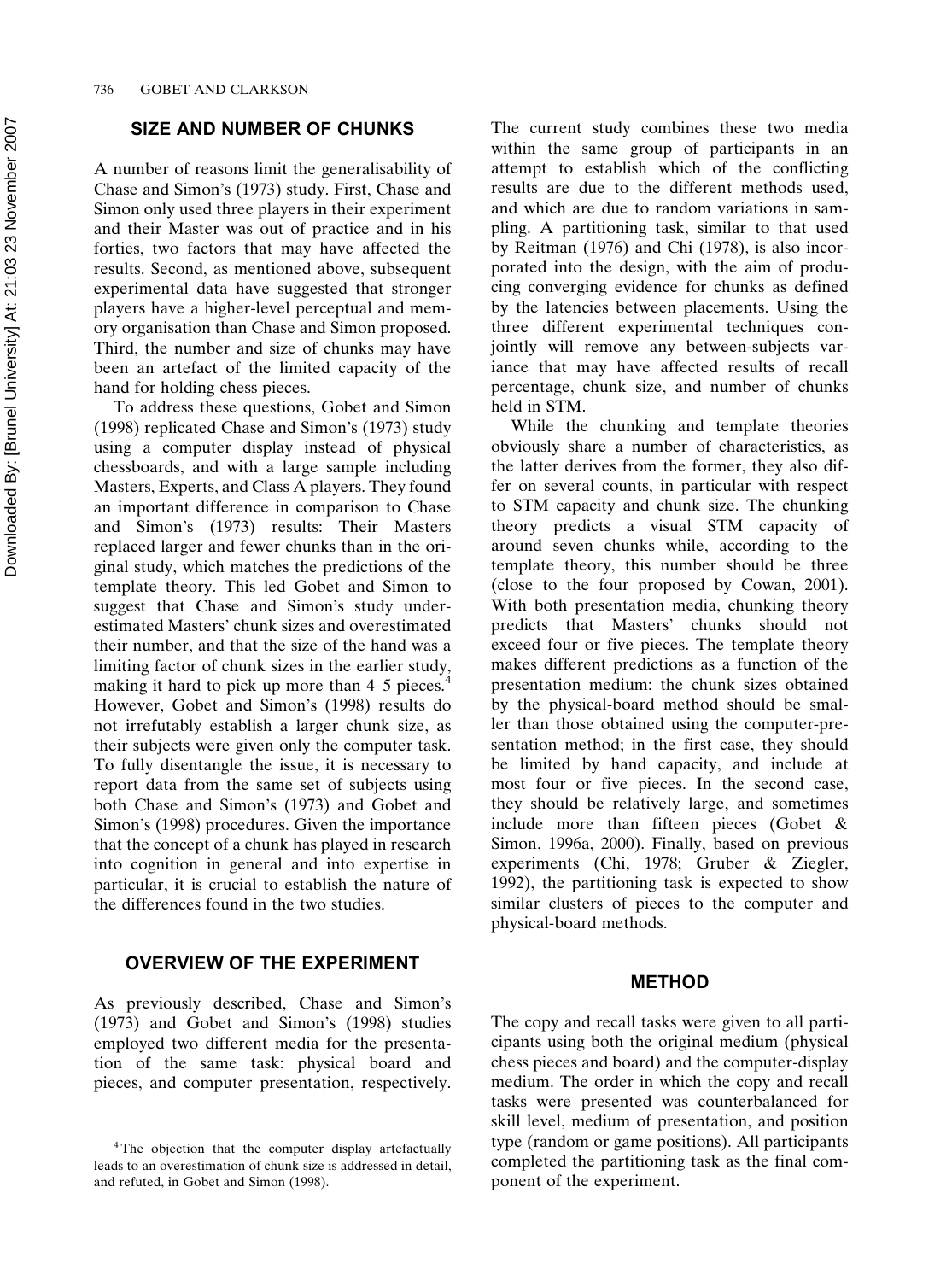# **Participants**

Two females and ten males were recruited either from the University of Nottingham or from chess clubs in the local area. Participants were grouped in three skill levels based on BCF (British Chess Federation) ratings:<sup>5</sup> Masters ( $n = 4$ ; mean BCF = 202), Class B players ( $n = 4$ ; mean BCF = 143) and novices ( $n = 4$ ; all could play chess but had no BCF rating). The players were paid for participation based on their skill level (£30 for Masters, £10 for Class B players, and £6 for the novices). The mean age was 22.5 years (SD = 5.8), ranging from 15 years up to 35 years.

#### **Apparatus and materials**

Each participant was randomly allocated 28 positions, which comprised 20 game positions (5 per experimental condition) and 8 random positions (2 per experimental condition). The game positions were randomly selected from a database of Master-level games (5000 positions), after Black's twentieth move. Similarly, the random positions were taken from a database of 1000 such positions, which were created by shuffling the piece location of game positions. In both the game and random stimuli, the average number of pieces per position within a task was  $25 \pm 1$ , and the range was from 22 to 28 pieces. Each participant had a different random order and random assignment of positions to conditions. To remove the possible confound of practice effects, we used a set of eight different practice positions, constant across participants, one for each of the conditions.

Physical-board display. All experiments were run using two standard competition chessboards  $(40.5 \times 40.5 \text{ cm})$  and two full sets of standard pieces. A wooden sliding partition was used to allow control over the time during which participants could view the stimulus board position. A standard video camera was used to film the participants. Videocassettes were analysed frame-byframe using an editing suite accurate to one frame (4 ms). The second author coded the data by hand from the videotapes to a computer file including: the time of piece placements, the piece and its position in each placement, the pieces that were removed, and switches in glances between the two boards in the copy task. Once the data had been coded, the resulting files were checked for typos and inconsistencies by an *ad hoc* program. After their correction, the video data were all checked once again.

Computer display. The positions were presented on the screen on an Apple Macintosh II. The chessboard was  $9 \times 9$  cm and the pieces were of standard shape. During presentation of the positions the background to the board remained black. The reconstruction board was presented in the left-hand side of the display. To the right of the board the pieces to be used in reconstructing the position were presented in a rectangular box containing the six types of chess pieces, both white and black. A white box containing the text "OK" was displayed in the top left corner of the screen, used by the participants to progress to the next stimulus presentation when the current reconstruction was completed to their satisfaction or ability. A piece was placed by positioning the cursor over the desired kind in the box on the right-hand side and clicking the mouse button. After a piece had been selected in this manner, the participants selected a square to place it in and again clicked the mouse button when the cursor was appropriately positioned. Placing each successive piece required participants to select another from the rectangular box of pieces. During the copy task, two numbers were displayed in white buttons just above the board. These numbers were used to switch between the position on the stimulus board and the board for reconstructing the position. The log-files stored the time between piece placements, the pieces that were selected, the positions where pieces were placed, pieces that were removed, and switches between the two different views of the boards in the copy task. (See Gobet & Simon, 1998, for more detail about the software used.)

Partitioning task. All 28 experimental positions were transferred to paper with the same appearance as in the computer task. These positions were used for the partitioning task in the same order as during the experimental tasks. The

 $<sup>5</sup>$ The BCF (British Chess Federation) rating is an interval</sup> scale ranking competitive chess players, similar to the Elo rating, a more widely used rating system. BCF ratings may be converted into Elo points with the following formula:  $E$ lo =  $(8 *$  $BCF$ ) + 600. See Holding (1985), for more details on chess rating systems.

 $6$  Previous studies (e.g., Gobet & Simon, 2000) have shown that chess players are not very keen to recall random positions; hence, to keep participants' motivation high, we used fewer random positions than game positions.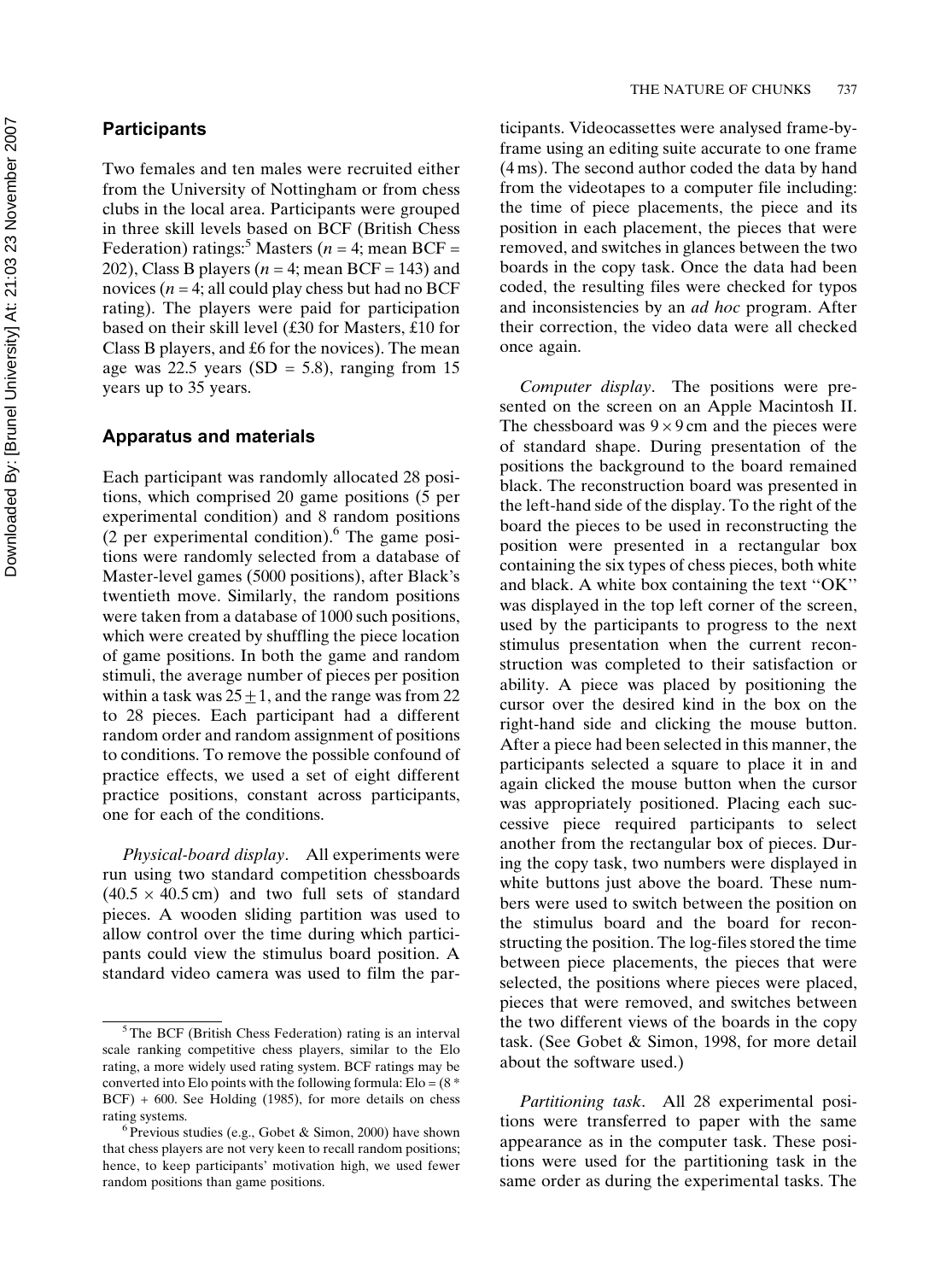partitions drawn by the participants were coded and stored in a computer file.

# **Design**

A mixed factorial design was used. The betweengroup independent variable was the skill level of the participants, with three levels (Masters, Class B players, and novices). The within-group independent variables were the task type (recall or copy), the medium of the task (physical board or computer display), and the type of position (game or random). Not counting the partitioning task, there were therefore eight experimental conditions for each skill level: task (2)  $\times$  medium (2)  $\times$ position  $(2)$ .

The dependent variables of the copy task were the mean maximum chunk size and the mean number of chunks. The dependent variables of the recall task were the percentages of pieces correctly recalled, the mean maximum chunk size. and the mean number of chunks. The dependent variables of the partitioning task were the size and number of partitions.

# **Procedure**

Standard instructions were presented prior to each of the experimental tasks. The participants performed a practice trial for each of the eight experimental conditions.

# **Physical-board presentation**

The two boards were placed side by side and separated by a sliding screen that, when closed, obscured the board to the participants' left (stimulus board) whilst leaving the right-hand board (reconstruction board) in view. The participants were seated in front of the right-hand board and had to reconstruct the board to their left. After every trial, the pieces were removed and placed on the right side of the reconstruction board in a predefined organisation constant throughout the study. A fixed video camera mounted on a tripod was set up to film the reconstruction board and the participants' head to allow later analysis of the behaviour during each reconstruction.

Copy task. A position was set up on the stimulus board when the dividing screen was obscuring it from the participants' view. When the screen was removed, the participants had to copy the position onto the reconstruction board. The stimulus

position was kept in view throughout each trial so that participants could switch their glance between it and the reconstruction board. The two boards were arranged so that only one could be seen at any particular time and switches in the direction of glance could show which board was currently being fixated. Participants were encouraged to perform the task as quickly as possible.

Recall task. The recall experiment was the same as the copy experiment except that the stimulus board was only in view for 5s, during which time no pieces were allowed to be placed. Participants could start reconstructing the stimulus position from memory as soon as the screen was closed again; there was no time limit.

#### **Computer presentation**

The participants were seated in front of the computer and allowed to familiarise themselves with the software by selecting, placing, removing, and overwriting pieces; all of these actions were performed using the mouse. After each trial the participants could decide when to proceed to the next trial by clicking the "OK" button in the top left of the display.

Copy task. Two buttons labelled "1" and "2" displayed at the top of the screen were used to select which board (stimulus or reconstruction) was viewed, as only one of the boards was presented on screen at a time. The participants could switch views between the stimulus board and the reconstruction board as often as they wished.

Recall task. The recall experiment was as the copy experiment but the stimulus board was only presented for 5s, during which time no pieces could be placed. Participants could start reconstructing the stimulus position from memory as soon as the reconstruction board was displayed on the screen.

# **Partitioning task**

The partitioning task was always carried out as the final part of the experiment. Participants were presented with the 28 positions they had seen during the other tasks and were instructed to group the pieces into groups that made sense to them, using rings that were drawn on to the board positions. Caution was taken to ensure that no suggestions were made about how the pieces should be grouped together, *i.e.*, whether groupings could overlap or be nested, or the size that the groupings could be (see the Appendix for the exact wording of the instructions).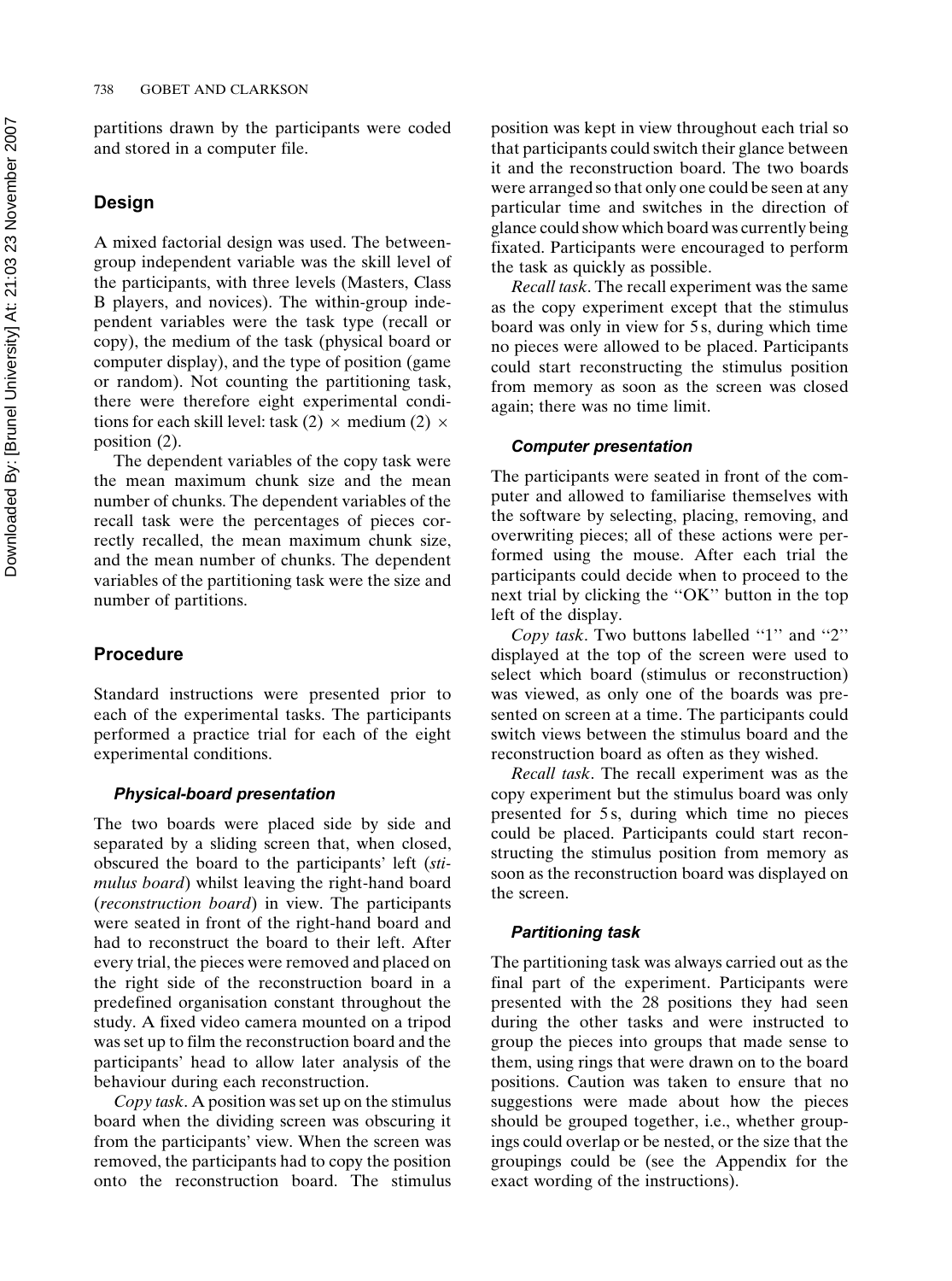# **RESULTS AND DISCUSSION**

In order to check that the physical-board and computer displays offer converging results on as many variables as possible, and to verify their concordance with previous studies, we first analyse the distribution of latencies in the copy task, followed by the percentage correct in the recall task. We then present the analysis of the chunk data, where the key predictions of this paper are addressed, and finish with a discussion of the partitioning task.

# Distribution of latencies between piece placements in the copy task

Participants behaved differently in the computer and the physical-board conditions, which affected chunk size and number. In the physical-board condition participants studied the position for a short moment before placing a few pieces and repeated this until the entire position was copied, whereas in the computer condition participants studied the stimulus board for a considerably greater time before commencing reconstruction, using fewer but larger chunks (see Figures 1, 2, and  $3$ ).

Latencies in the copy task are important in validating the 2-second cut-off that will be used to define a chunk throughout this study. The copy task data were coded for the analysis of two ways placing pieces: within-glance placements of (WGP), in which successive pieces are placed without reference to the stimulus board; and between-glance placements (BGP), in which successive placements are interrupted by a glance at the stimulus position. In this analysis, as in Gobet and Simon (1998), all of the participants' results were pooled into four groups defined by the method of placement (WGP/BGP) and the task display (computer/physical board). The reader is referred to Chase and Simon (1973) and Gobet and Simon (1998) for more detail about this methodology.

#### **Physical-board presentation**

As in Chase and Simon (1973), BGP and WGP latencies show very different distributions; WGP latencies have a mean of 0.64s and a median of 0.44 s, and are highly skewed to the right, whereas BGP latencies have a mean of 2.43 s, and a median of 2.20s, and show little skewness. The range of WGP latencies (3.80s; from 0.0s to  $3.80 \text{ s}$ )<sup>7</sup> is smaller and at lower values than the BGP latencies (range =  $14.72$  s, from 0.28 s to  $15.00$  s). Of the WGP latencies, 95% are less than 2s compared with 42.6% of the BGP latencies and 98.3% are less than 2.5 s compared with 63.7% of the BGP latencies.

Overall, the results compare well with those of Chase and Simon, with the difference that our participants were faster. The median of the WGP latencies was 1.00s for Chase and Simon, and  $0.44$  s in our data: the mean of the BGP latencies was 3.00 s and 2.43 s, respectively. Given that perceptual and motor abilities are known to decline with age (Birren  $&$  Schaie, 1996) these differences are likely due to the fact that our sample was much younger than Chase and Simon's.

#### **Computer presentation**

As in Gobet and Simon (1998), the latencies were corrected by subtracting from the time between two placements the time needed to move the cursor to the destination square once a piece had been selected. The participants' WGP latencies had a mean of  $1.20s$  and a median of  $1.03s$ , compared to a mean of 10.06s and a median of 8.20 s for the BGP latencies. The computer presentation showed a greater range than the physical-board condition of  $8.37 s$  (0.35 s-8.72 s) and 42.91 s  $(2.22 s - 45.13 s)$  for WGP and BGP latencies respectively. Of the WGP latencies, 93.7% are below 2s and 96.6% below 2.5s. Again BGP latencies show a different distribution, with 0% of the latencies being less than 2.5 s.

Overall, the results show the same patterns as those of Gobet and Simon (1998), and the absolute values are reasonably close. For example, the median of the WGP was 1.37s in Gobet and Simon, and 1.03 s in the present study; the median of the BGP latencies was 7.30s and 8.20s, respectively.

#### **Summary**

The qualitative differences between the distributions are the same as with the previous studies; on average WGP latencies are shorter than BGP latencies, with a greater proportion of them below 2s. The differences in the distributions between

 ${}^{7}$ A latency of zero seconds indicates that two pieces were placed simultaneously.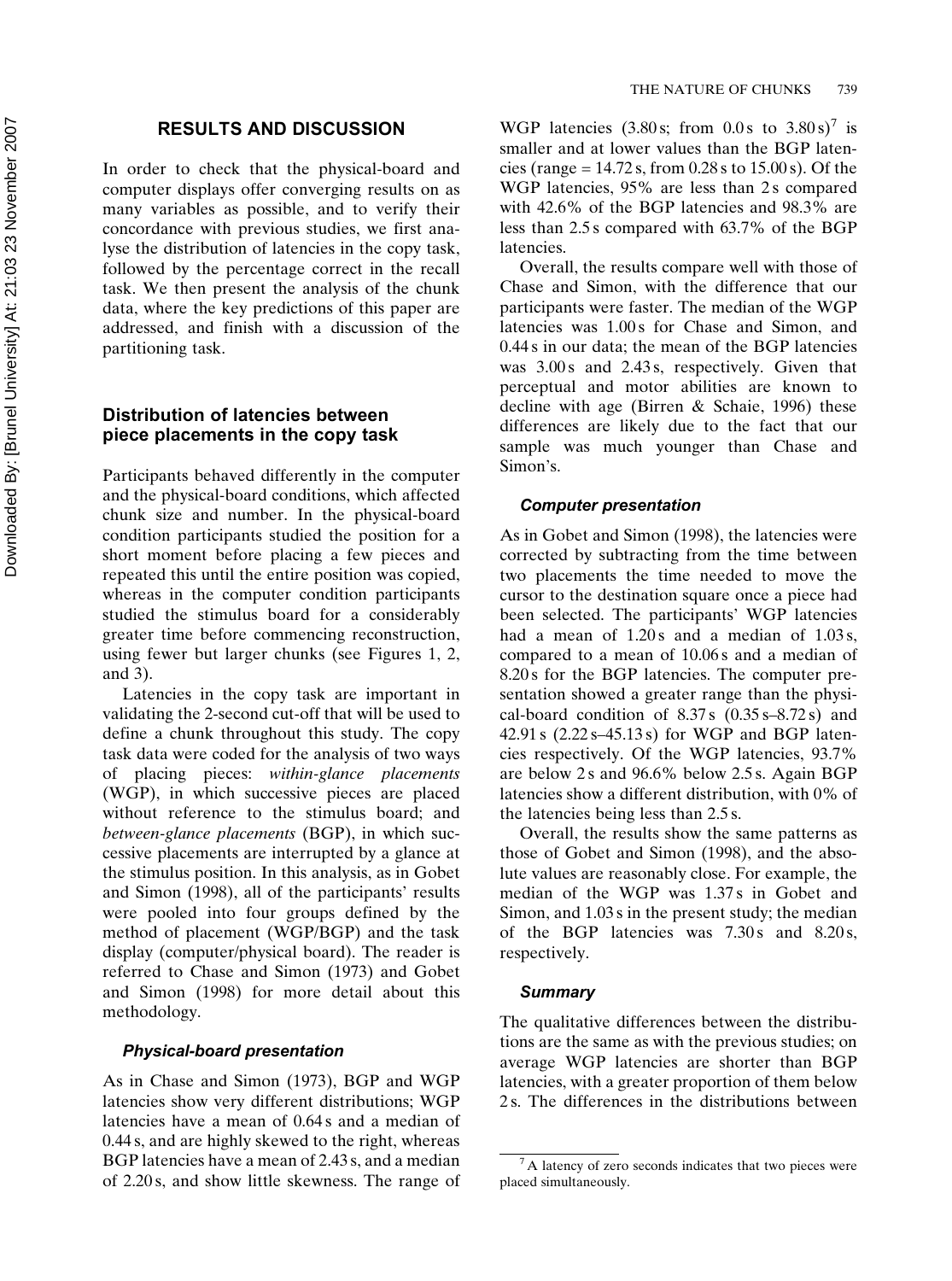the computer and the physical-board display are the same as between Chase and Simon (1973) and Gobet and Simon (1998). Mean latencies are longer in the computer condition; they were more than twice as large for WGP latencies and more than four times as large for BGP latencies.

A greater proportion of BGP latencies are below 2s in the physical-board condition than in the computer-display condition; this is likely to be attributable to the strategy employed by the participants. The physical-board presentation allows participants to carry out tasks in parallel; glances can be made when pieces are being transported. When participants move a piece to a position they can check that the intended placement position is correct and in doing so make the subsequent placement seem to be between glances. This behaviour is not possible in the computer presentation. The high percentage of withinglance placements and low percentage between-glance placements below 2 s add support to the validity of using this boundary for defining chunks.

#### **Recall task: Percentage correct**

As there is no main effect of display type  $(F < 1)$ , the results with the two presentation media were pooled. The percentages of pieces correctly recalled in the game positions are  $70.0\%$ ,  $45.0\%$ , and 17.0% for Masters, Class B players, and novices, respectively. The corresponding percentages for random positions are 22.3%, 16.9%, and 14.4%. The ANOVA reports main effects of position type,  $F(1, 9) = 64.72$ ,  $MS_e = 0.87$ ,  $p < .001$ , and skill level,  $F(2,9) = 325.40$ ,  $MS_e = 0.33$ ,  $p <$ .001, and a significant interaction,  $F(2,9) = 12.14$ ,  $MS_e = 0.17, p < .01.$ 

Participants recall more pieces correctly in the game positions than in the random positions and, in the former case, recall percentage increases reliably with skill level; post-hoc analysis shows that each skill level was statistically different from the others, with a linear relationship between skill and recall. The pattern of means suggests a skill effect with random positions, although the differences are not statistically significant. The results then replicate the robust effect of skill on recall of game positions, as well as confirming Gobet and Simon's (1996b) finding that Masters do typically show a slight (but often statistically non-significant) advantage for random positions.

# **Analysis of chunks**

An analysis of the number and the size of chunks is critical in addressing the predictions of the chunking and template theories. In particular, the chunking theory predicts that chunk size should not exceed four or five pieces, and that STM capacity should be around seven chunks. By contrast, the template theory predicts the presence of much larger chunks and a STM capacity of three. As in previous studies, chunks are defined as groups of pieces placed with an interpiece latency of less than  $2s$ .

*Chunk size.* Chase and Simon (1973) found a rather small difference in chunk size between skill levels in the recall task, the median largest chunk of their Master being only five pieces. As mentioned in the introduction, the template theory predicts that chunks should be larger than predicted by the original chunking theory (Gobet & Simon, 1996a). This is what Gobet and Simon (1998) found, their Masters obtaining chunks as large as 16.8 pieces in the recall task. The interest in this section is whether the discrepancy in chunk size between the two studies can be explained by the different presentation media.

As the skewness of the data makes the arithmetic mean unsuitable, we focus on the maximum chunk size, which has the added advantage of directly addressing theoretical predictions. (For completeness, Figure 2 shows the median chunk sizes.) The data were calculated by taking the median size of the largest chunk from each experimental presentation to each participant; the median was then averaged within each skill level. Chunks are defined using the 2-second boundary between piece placements as the limit for pieces within a chunk. This includes correctly and incorrectly placed pieces—both are psychologically the same, because both may arise from chunks in memory (Gobet & Simon, 1998), although some placements may be due to guessing, in particular with novices. Figure 1 shows the means obtained for the average maximum chunk size in the various conditions, for the computer and physical-board presentations, respectively.

The ANOVA shows a main effect of skill,  $F(2,9) = 31.42$ ,  $MS_e = 112.59$ ,  $p < .001$ , with Masters having larger chunks than both Class B players and novices, a main effect of position type,  $F(1,9) = 74.38$ ,  $MS_e = 175.0$ ,  $p < .001$ , with larger chunks for the game condition, and a main effect of display type,  $F(1,9) = 76.16$ ,  $MS_e = 308.17$ ,  $p <$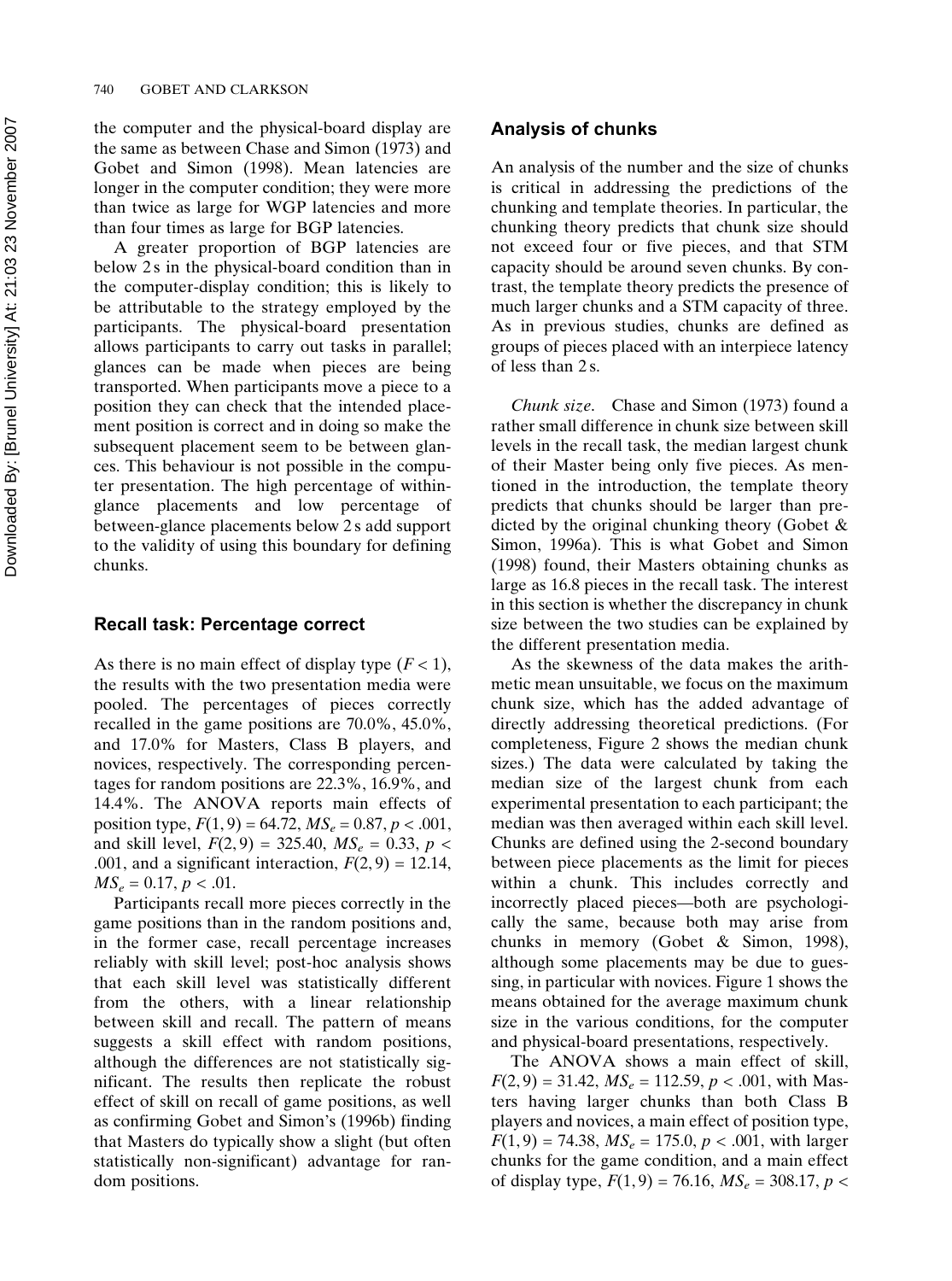

Physical-board display



**Figure 1 (top left and bottom left).** Mean of median largest chunk as a function of skill level, task, and type of position. Upper panel: computer display. Lower panel: physical-board display. Errors bars indicate standard errors of the mean.

Physical-board display



**Figure 2 (top right and bottom right).** Mean of median chunk size as a function of skill level, task, and type of position. Upper panel: computer display. Lower panel: physical-board display. Errors bars indicate standard errors of the mean.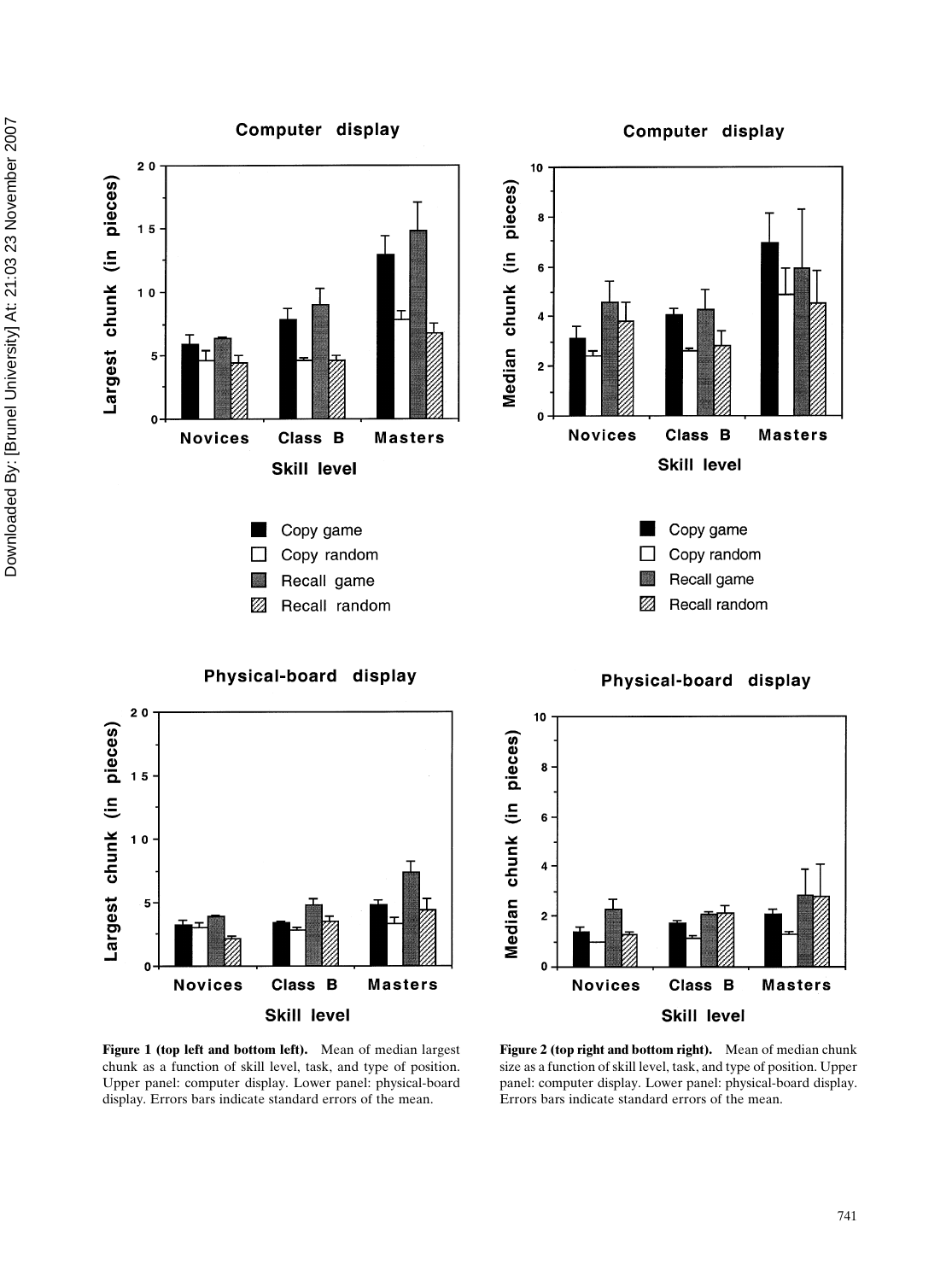.001, with larger chunks in the computer condition. Significant interactions are shown between display and skill,  $F(2, 9) = 6.37$ ,  $MS_e = 25.76$ ,  $p <$ .05, with Masters showing a greater increase over the physical board in the computer display than both Class B players and novices; position and skill,  $F(2, 9) = 8.38$ ,  $MS_e = 39.41$ ,  $p < .01$ , Masters showing a larger difference in chunk size between game and random positions than Class B players or novices; and display and position,  $F(1,9)$  = 47.87,  $MS_e = 41.34$ ,  $p < .001$ , with a greater increase in chunk size for game positions over random positions with computer display.

In game positions, the Masters' median maximum chunk size is the largest with the computer display—14.8 pieces during recall and 12.9 pieces when copying. Masters' maximum chunks are smaller with physical-board displays: 7.5 and 3.8 pieces for recall and copy respectively. Class B players and novices both showed larger chunk sizes in the computer condition: 9.0 pieces and 6.3 pieces respectively in the recall task and 7.8 pieces and 5.9 pieces respectively in the copy task. In random positions, with the computer display, Masters show a slightly greater chunk size (7.9) pieces for copy and 6.7 pieces for recall) than the other skill levels (4.6 pieces for copy and 4.5 pieces for recall); whereas chunk size in random positions remains constant across skill levels in the real board display (3.1 pieces for copy and 3.3 pieces for recall).<sup>8</sup>

The similarity of the relative differences between display types within the current study (computer presentation showing larger chunks) than physical-board presentation) and between the experiments of Chase and Simon (1973) and Gobet and Simon (1998), provides further evidence that the early chunking theory underestimated the size of chunks used. However, a possible objection to our analysis of the copy task is that the BGP latencies include viewing time, which could be used to learn larger chunks than those already stored in LTM, for example by

concatenating two chunks, or by filling in the slots of templates. (Indeed, this is exactly what is predicted by the template theory; see the computer simulations of the role of the presentation time in a recall task; Gobet & Simon, 2000). This objection seems particularly appropriate in the case of the computer display, which includes BGP latencies as long as 45 s.

We addressed this question by looking at how chunk size varies as a function of the viewing time. Two predictions are made by theories based on chunks: first, there should be some large chunks with short viewing times, and the proportion of these chunks should increase with skill level; second, with long viewing times there should be a correlation between size of chunks and study time, as this may reflect learning processes; by contrast, no such correlation should be present with shorter times, as chunks are assumed to be already stored in LTM. We focus on the data from copying game positions in the computer condition; we used 3s as threshold (there were too few observations below 2s) and a size of at least four pieces as definition of a "large" chunk. For the first prediction we found that, with viewing times less than  $3s$ ,  $67\%$ ,  $41\%$ , and 12% of the chunks, for Masters, Class B players, and novices respectively, contain at least four pieces. With a Class B player, one chunk was as large as 11 pieces with a viewing time of 1.83 s. With respect to the second prediction, we found that all correlations between study time and chunk size were non-significant with viewing times less than 3s (the correlations were actually negative), but that they were all significantly positive with viewing times more than  $3 \text{ s}$ : .71, .52, and .63, for Masters, Class B players, and novices respectively (all  $p < .01$ ). These results support the psychological reality of chunks, but also suggest that the copy task may overestimate chunk size, as participants can take advantage of the time available to acquire larger chunks; this is less likely in the recall task, where the viewing time is limited to 5 s.

Number of chunks. A drawback of using the 2-second boundary for defining chunks is that, in recall tasks, pieces placed individually are often incorrect and seem to be the product of guesswork (Chase & Simon, 1973; Gobet & Simon, 1998; Gobet & Jackson, 2002). As an example from our experiment, consider the recall of random positions displayed on the computer screen. On aggregate, players placed 194 pieces; out of these, 21 pieces were placed individually (i.e., less than one piece per position, on average). Six of these 21

<sup>&</sup>lt;sup>8</sup> At first blush, it may be surprising to find chunks as big as 6.7 pieces in the recall of random positions. However, CHREST does predict relatively large chunks (up to five pieces with Masters) in this condition, because the 5-second presentation allows chunks to be augmented by the familiarisation mechanism, which takes 2s, and because the chunks reached in the discrimination net may contain additional but incorrect information, leading to errors of commission, as observed in the human data (Gobet & Simon, 2000).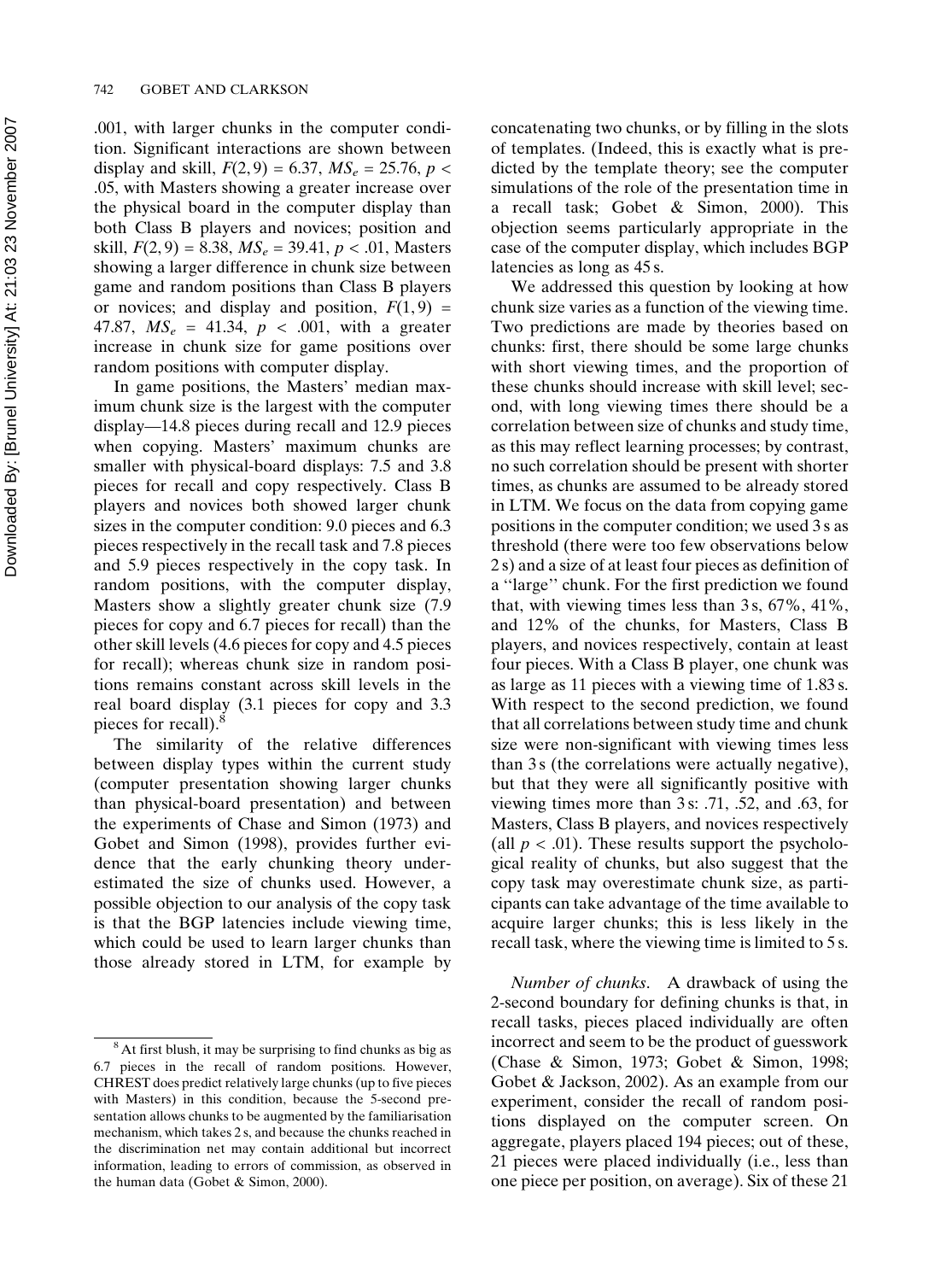pieces were placed correctly (28.6%), and 15 incorrectly (71.4%). As counting these pieces would obviously affect the estimation of STM span, which is the purpose of this section, we used the further requirement that chunks contain at least two pieces.

The results (see Figure 3) show a main effect of position type,  $F(1, 9) = 6.80$ ,  $MS_e = 3.78$ ,  $p < .05$ , and of task type,  $F(1,9) = 217.9$ ,  $MS_e = 397.5$ ,  $p <$ .001, as well as interactions of display type and skill,  $F(2, 9) = 5.75$ ,  $MS_e = 12.73$ ,  $p < .05$ , position and display type,  $F(1,9) = 92.94$ ,  $MS_e = 26.30$ ,  $p <$ .05, position and task,  $F(1, 9) = 55.78$ ,  $MS_e = 18.07$ ,  $p < .001$ . Interactions are also seen between display type, position type, and skill level,  $F(2,9) =$ 8.35,  $MS_e = 2.36$ ,  $p < .01$ , and position, task and skill,  $F(2,9) = 8.73$ ,  $MS_e = 2.83$ ,  $p < .001$ .

During the copy task, the two presentation methods produce a different pattern of results, which as was mentioned earlier, appears to be due to differences in strategies. Even so, in both presentation media, participants produce fewer chunks in the recall task than in the copy task, because the copy task does not require them to store multiple chunks in STM at the same time. Since one of the hypotheses tested in this paper centres on STM capacity, we will focus on the *recall* task. With the computer display, the number of chunks recalled is always fewer than three, thus supporting the prediction of the template theory. In spite of the small numbers involved, the number of chunks is significantly larger with Masters and Class B players than with novices in the recall of game positions. All groups place between 1.5 and 1.9 chunks when recalling random positions.<sup>9</sup> With the physical boards, random positions, the number recalled is between 1.3 and 2.1 chunks; however, in the recall of game positions, it reaches up to 4.8 chunks with experts, closer to the 7 chunks proposed by Chase and Simon. This is also what was predicted from the template theory with the additional hypothesis that some large chunks get broken down due to the limited size of the hand grasp. (This hypothesis is further supported by the fact that the percentage correct is the same with both presentation media.)

In the present analysis the number of chunks used during the computer presentation is very



**Skill level** 

Figure 3. Number of chunks as a function of skill level, task, and type of position. Upper panel: computer display. Lower panel: physical-board display. Errors bars indicate standard errors of the mean.

<sup>&</sup>lt;sup>9</sup> In the recall tasks, Masters replaced many more pieces (correctly or incorrectly) in the game positions (on average, 87%) than in the random positions (on average, 35%). The difference was smaller for the Class B players  $(62\% \text{ vs } 31\%)$ and the novices  $(31\% \text{ vs } 21\%).$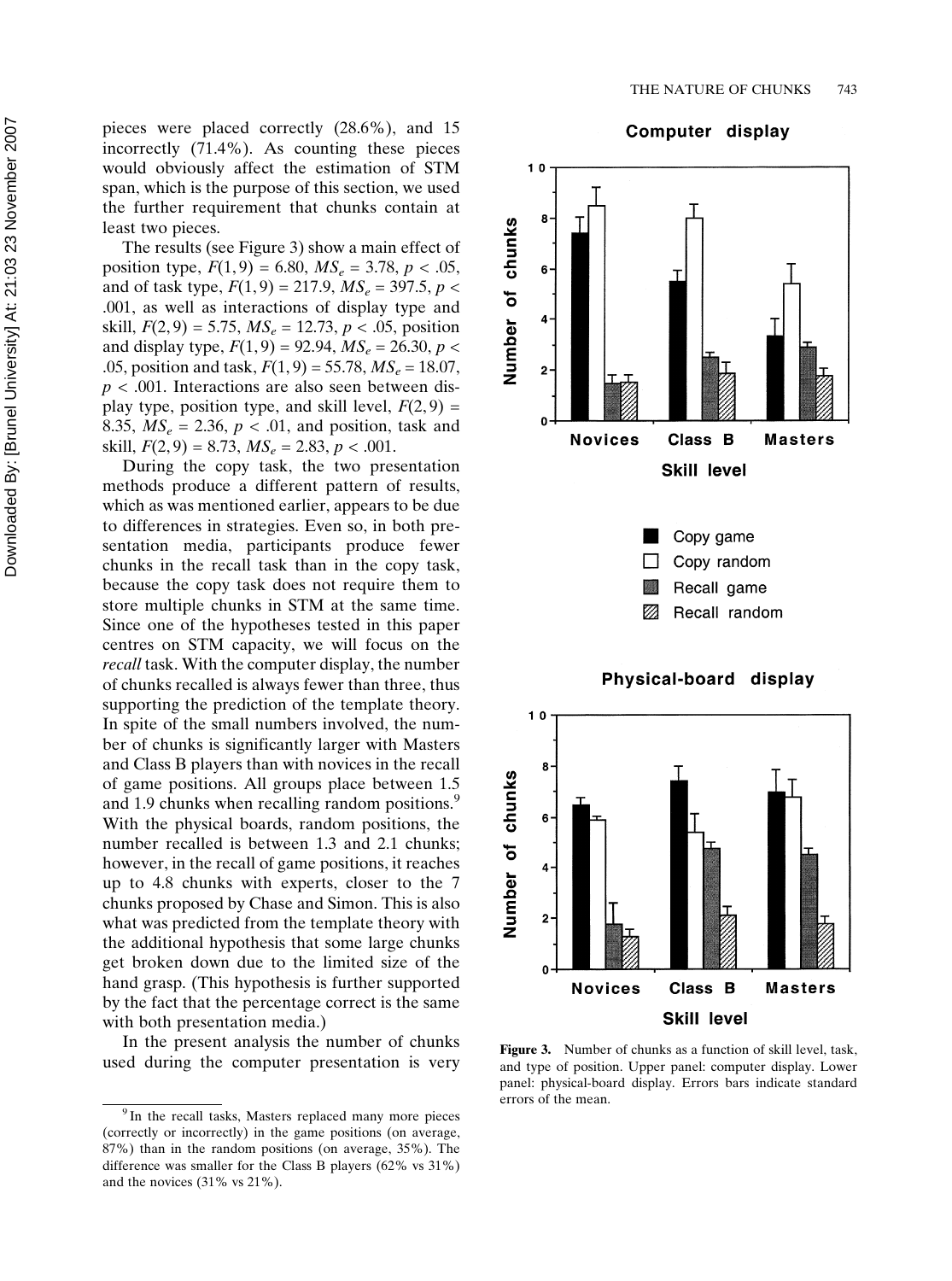close to Gobet and Simon's (1998) data; Masters use fewer chunks in the copy task than the other skill levels and recall of random positions shows no differences. The number of chunks in the recall of game positions differs, in that there is a small increase in the number of chunks recalled with skill level, although the differences are non-significant. The physical-board presentation shows a pattern of results similar to Chase and Simon's (1973), Masters and Class B players recalling more chunks than novices with game positions.

Summary of chunk analysis. Both the computer presentation and the physical-board presentation demonstrate that it is the size of chunks, and not the number of chunks that are stored in STM, that mediates skilled players' advantage in the recall task. Overall, the data support the predictions of the template theory rather than those of the chunking theory. With the computer presentation, STM capacity, as estimated by the number of chunks recalled, was below three chunks with all skill levels, and the largest chunks reached 15 pieces with the Masters. With the physical-board presentation of game positions, the number of chunks increased and, accordingly, the size of the largest chunk decreased, as predicted by Gobet and Simon's (1998) hypothesis that hand capacity would bound the number of pieces. Supporting the supposition that this increase of chunk number is due to the breaking down of large chunks, the number of chunks stayed below three with random positions. By contrast, in both conditions, the chunking theory predicted a STM capacity of around seven chunks, and chunks of no more than about five pieces. Finally, the results suggest that Cowan's (2001) estimate of a STM capacity of four chunks may be too high: four out of the six recall conditions yield an estimate around two chunks; the two exceptions (4.8) chunks with Class B players and 4.5 chunks with Masters with game positions in the physical-board condition) can readily be explained by the above hypothesis that these numbers have been inflated by the breakdown of chunks, itself occasioned by the limited hand capacity.

#### Partitioning-task data

Analysis of the partitioning data posed a number of problems, in particular due to inconsistencies in the types of response between participants. Despite the use of standardised instructions and a

high degree of caution to prevent demand effects, participants grouped pieces in the partitioning task in widely varying ways, both within and between participants and skill levels. They rarely put every piece from a position into groupings, often only grouping a small number of pieces, even in the game positions. The following example provides a good indicator of the types of groupings that were observed. One novice grouped most positions in a few small groupings, but on two positions grouped the entire board into two clusters (white and black pieces). There is a very low chance that this participant recognised the position and saw the board as two meaningful collections of pieces beyond the shared colour of the pieces within the groupings. As a consequence of this variability, the results show few of the expected effects.

Two  $3 \times 2$  (Skill level  $\times$  Position type) mixed ANOVAs were conducted with the following dependent variables: number of clusters and maximum cluster size. A main effect of position type is shown on the maximum cluster size,  $F(1, 9)$ = 24.94,  $MS_e$  = 16.43,  $p < .001$ . Game positions relative to random positions show larger average maximum cluster sizes (5.1 vs 3.4 pieces). These results are consistent with what was found about the chunks in the copy and recall tasks. Contrary to what we expected, however, there was no main effect of skill level or interactions of skill level with position type.

Comparisons were also made between clusters and chunks. The chunks that participants identified in the copy task and the clusters from the partitioning task were matched for each of the positions. The matching process was carried out in both directions (from chunks to clusters and from clusters to chunks) to account for the possibility that chunks and clusters may be subsets of one another. A match is defined if the intersection of an identified chunk with a cluster from the partitioning task is equal to the chunk size or one piece less; the reverse process is used to match clusters to chunks.

The average size of chunks is much greater than that of clusters. For example, for the game position, the sizes are 9.8 and 3.9 pieces respectively. Accordingly, a high percentage of clusters are matched to chunks (mean =  $79\%$ ) relative to the percentage of chunks matched to clusters (mean = 35%). A similar result is found with the random positions, where a larger proportion of clusters are matched to chunks (mean =  $87\%$ ) than chunks matched to clusters (mean =  $26\%$ ). Random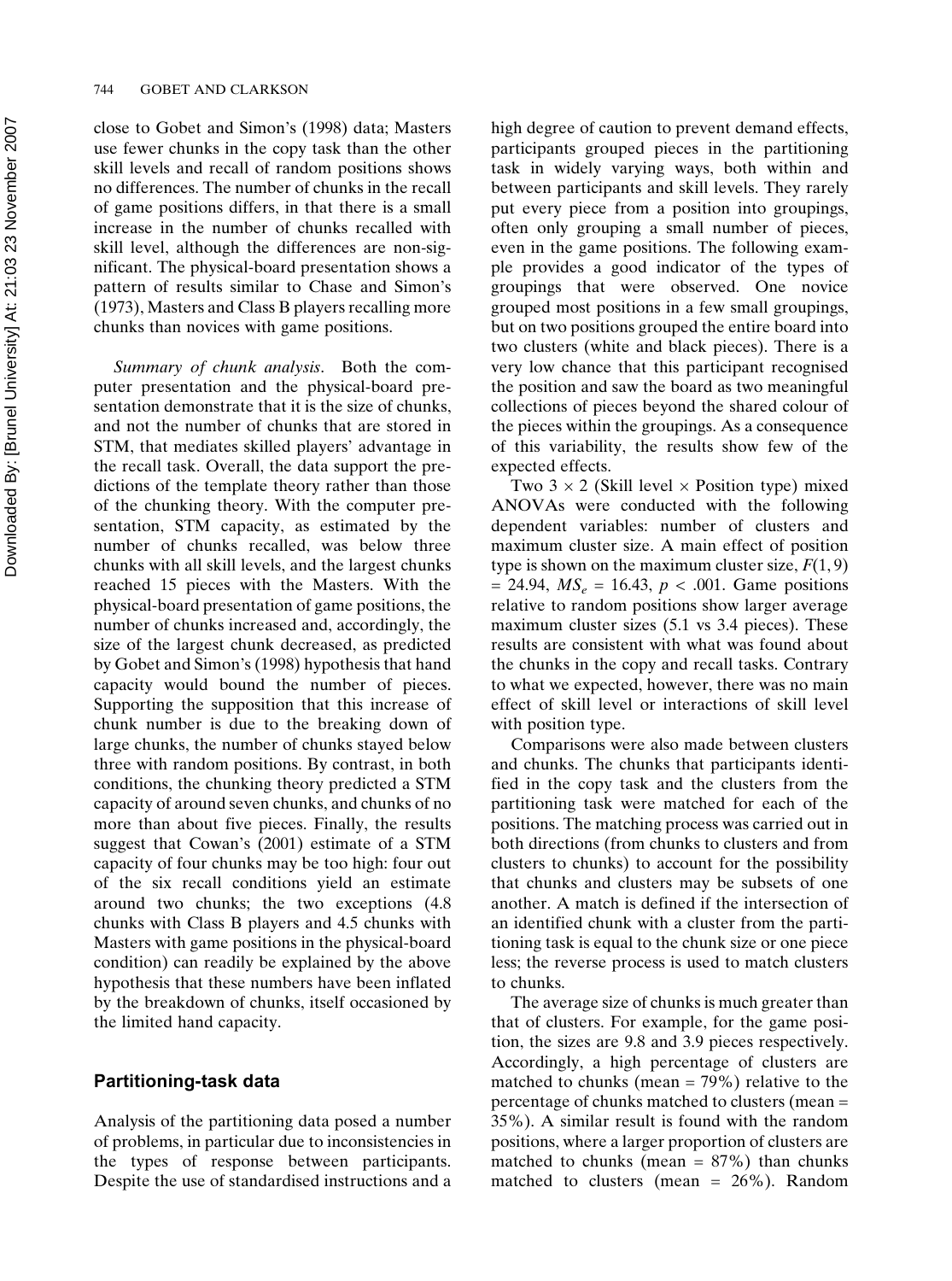positions, as might be expected, were often not grouped at all, suggesting that the participants saw no meaningful relationships between the pieces.

Earlier chess research using partitioning (Chi, 1978; Freyhoff et al., 1992) has found that participants group pieces in clusters similar to the chunks defined by a 2-second latency. The results were inconclusive in the present study. As mentioned, a possible explanation for this outcome is that participants varied more in their grouping methods than in the previous studies, in spite of our instructions, which were carefully controlled to remove any suggestions of how the pieces should be grouped. Presumably different participants understood "meaningful collections of pieces" in very different ways. The previous studies do not give the details of the instructions used, so our conclusions must remain very tentative. Another plausible reason for the lack of fit to chunks is based on observations of the participants during the experiment. In order not to confound the recall and copy tasks, the partitioning task was always carried out at the close of the experiment, and many of the participants had begun to lose interest in the experiment by this stage. Also, the number of positions to be partitioned was quite sizeable (28 positions). These two factors combined may have led participants to perform the task hastily and thus to group few pieces, as observed.

#### **GENERAL DISCUSSION**

While the chunking hypothesis (Chase  $&$  Simon, 1973) has dominated the expertise literature for almost two decades, several alternative theories have recently been proposed to account for toplevel performance in domains such as chess. These theories include LTWM theory (Ericsson Kintsch, 1995), constraint attunement theory (Vicente  $\&$  Wang, 1998), and template theory (Gobet & Simon, 1996a). In this study, we wanted to put together research into STM capacity (e.g., Cowan, 2001; Miller, 1956) and research into expert behaviour. However, among theories of expertise, only the chunking and the template theory make clear-cut predictions about chunk size and number during a recall task. As a consequence, the paper has concentrated on the divergent predictions of these theories.

In their extension of Chase and Simon's (1973) copy and recall experiments, Gobet and Simon (1998) used a computer display instead of a physical-board display, with the aim of removing the problems related to the limit of hand grasp and to the parallelism of actions. The two methods led to several differences in the estimated chunk sizes and numbers used by Masters; to some extent, these differences paralleled the differential predictions of both theories: an STM capacity of seven chunks and relatively small chunks (up to five pieces) for the chunking theory, and an STM capacity of three chunks and large chunks (up to fifteen pieces) for the template theory. In this paper, the two presentation methods were used with the same participants in order to directly test these predictions.

With respect to recall accuracy, it was found that the display types produced identical levels of performance, suggesting that the relatively poor performance of Chase and Simon's (1973) Master was not due to the presentation method itself. The bulk of this paper centred on the way pieces were chunked by the participants. Chase and Simon's 2second boundary used to (approximately) define chunks was supported by the analysis of the latencies between piece placements in the copy task. With both types of display, but more so with the computer-presentation method, most placements within one glance at the stimulus board, considered as delimiting a chunk, were less than 2 seconds, whereas few between-glance placements, considered as delimiting separate chunks, were less than 2 seconds.

As predicted by the template theory (supplemented by the hypothesis that limits in hand capacity will break chunks down), but not by the chunking theory, Masters used much larger chunks in the computer condition than in the physical-board condition. As a consequence, Masters also showed greater relative chunk sizes in the game positions over random positions in the computer task. According to the template theory, larger chunks are created by the combination of smaller chunks. However, the method used in this study was not sensitive enough to precisely pinpoint such subcomponents. One possibility to address this question in further research is to observe how novices acquire chunks with practice, thus offering direct evidence that subcomponents are combined in higher structures (e.g., Gobet  $\&$ Jackson, 2002).

In general, the number of chunks used in the recall task was closer to the three predicted by the template theory than the seven predicted by the chunking theory. The exceptions were with the physical-board presentation of game positions,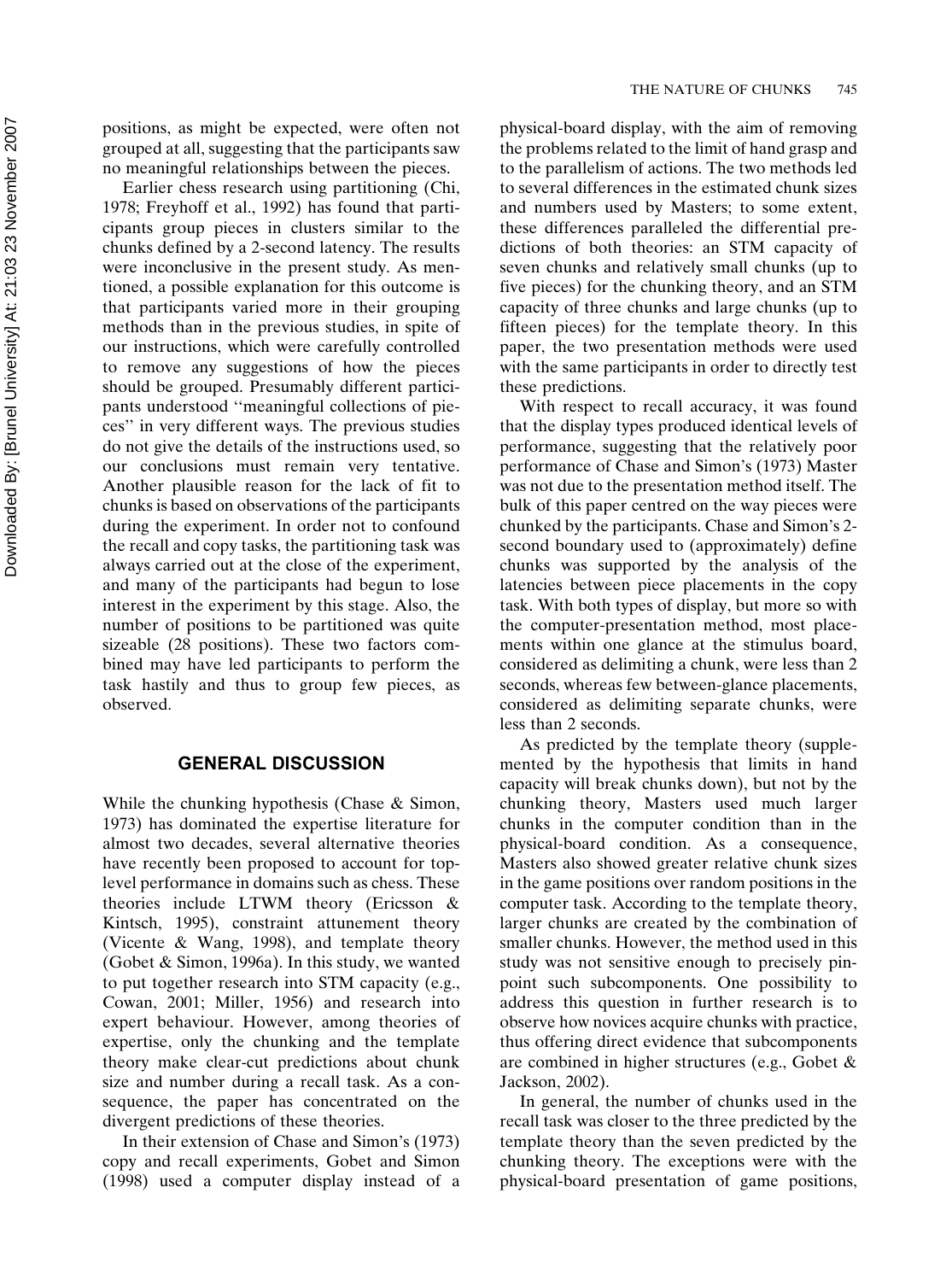where Masters and Class B players used 4.5 and 4.8 chunks, respectively—significantly more than the novices. We have argued that these exceptions flow directly from the hypothesis that chunks are split due to handgrasp limits. These results are supported by an experiment of Gobet and Jackson (2002), who, over 15 sessions, trained two novices to memorise chess positions presented on a computer, and found that the number of chunks in a recall task was consistently equal to or less than three. Thus, while the chunking theory was correct that larger chunks, not an increased STM capacity, mediate Masters' superior recall performance, it underestimated the size of chunks and overestimated STM capacity. The results also suggest that confounding factors, such as age and lack of practice, rather than the method used, may have affected Chase and Simon's Master performance. Overall, these results about the size and number of chunks provide strong support for the template theory. The small number of STM chunks is not predicted by LTWM theory (Ericsson & Kintsch, 1995), according to which rapid and flexible LTM storage does not put any constraint in the way the board is reconstructed, and by the constraint attunement theory (Vicente & Wang, 1998), which is silent about internal structures and mechanisms.

The clusters identified in the partitioning task provided a relatively poor match to the chunks obtained in the copy task, in disagreement with previous literature (Chi, 1978; Gruber & Ziegler, 1990). Analysis demonstrated that the clusters showed qualitative differences with the chunks obtained by computer and physical-board presentation; in general, chunks were larger than clusters. Matching of the two groupings for each position showed a much lower proportion of chunks matched to clusters than clusters matched to chunks, which is a direct result of the larger size of chunks. However, the partitioning data failed to provide converging evidence for the definition of chunks; a number of reasons for this outcome were discussed. A task for future research will be to investigate the partitioning task more closely with particular attention to the amount of guidance given about the type of possible groupings.

Beyond chess and expertise, the results are of importance for the estimation of STM capacity. Taken at face value, the numbers of chunks found in most recall conditions, which were below three and even close to two, suggests that both Cowan's (2001) "number four" and template theory's "number three" overestimate STM capacity,

perhaps because the numbers found in various experiments may have been inflated for methodological reasons; a possibility is that some chunks get split into several smaller chunks, as was presumably the case in the physical-board condition of our experiment. By contrast, it could also be argued that some large chunks may reflect smaller chunks grouped during output (e.g., Lane et al., 2001). The template theory, which has time parameters attached to all the cognitive operations it postulates, including the creation and the enrichment of chunks, can beneficially be used to make predictions about the number of chunks in STM and about when and how these chunks may be grouped or split during output, and thus to inform empirical research into STM capacity.

> Manuscript received 4 July 2002 Manuscript accepted 16 July 2003 PrEview proof published online 26 November 2003

#### **REFERENCES**

- Birren, J. E., & Schaie, K. W. (Eds.). (1996). Handbook *of the psychology of aging* (4th ed.). San Diego, CA: Academic Press.
- Broadbent, D. E. (1975). The magic number seven after fifteen years. In A. Kennedy & A. Wilkes (Eds.), Studies in long-term memory (pp. 3-18) Chichester, UK: Wiley.
- Charness, N. (1976). Memory for chess positions: Resistance to interference. Journal of Experimental Psychology: Human Learning and Memory, 2, 641-653
- Chase, W. G., & Simon, H. A. (1973). Perception in chess. Cognitive Psychology, 4, 55-81.
- Chi, M. T. H. (1978). Knowledge structures and memory development. In R. S. Siegler (Ed.), Children's thinking: What develops? Hillsdale, NJ: Lawrence Erlbaum Associates Inc.
- Coltheart, M. (1972). Visual information-processing. In P. C. Dodwell (Ed.), New horizons in psychology, II. Harmondsworth, UK: Penguin Books.
- Cooke, N. J., Atlas, R. S., Lane, D. M., & Berger, R. C. (1993). Role of high-level knowledge in memory for chess positions. American Journal of Psychology, 106, 321-351.
- Cowan, N. (2001). The magical number 4 in short-term memory: A reconsideration of mental storage capacity. Behavioral and Brain Sciences, 24, 87–114.
- de Groot, A. D. (1965). Thought and choice in chess. The Hague: Mouton. [First edition in Dutch, 1946.]
- de Groot, A. D., & Gobet, F. (1996). Perception and memory in chess: Heuristics of the professional eye. Assen, The Netherlands: Van Gorcum.
- Ericsson, K. A., Chase, W. G., & Faloon, S. (1980). Acquisition of a memory skill. Science, 208, 1181–1182.
- Ericsson, K. A., Kintsch, W. (1995). Long-term working memory. Psychological Review, 102, 211-245.